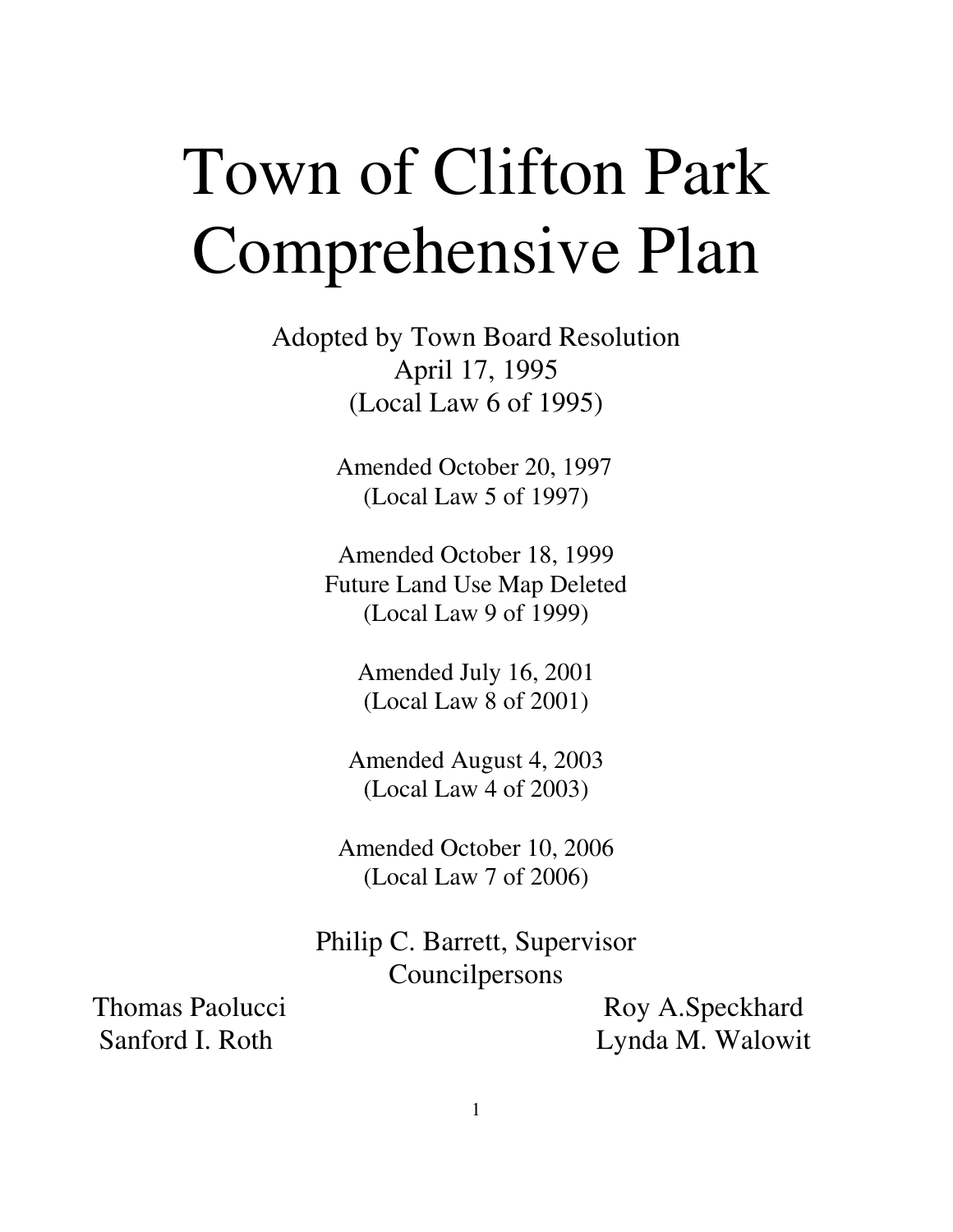# TABLE OF CONTENTS

| Preamble<br>L |                                                                                                                                                                                                                                                                                                    |  |
|---------------|----------------------------------------------------------------------------------------------------------------------------------------------------------------------------------------------------------------------------------------------------------------------------------------------------|--|
| Ш.            |                                                                                                                                                                                                                                                                                                    |  |
| а.<br>b.      | Brief History of Clifton Park<br><b>Recent Growth and Settlement Patterns</b>                                                                                                                                                                                                                      |  |
| III.          |                                                                                                                                                                                                                                                                                                    |  |
|               | General<br><b>Physical Location and Major Features</b><br>Geology<br>Waters<br><b>Ecological Resources</b><br><b>Agricultural Resources</b><br><b>Historic and Cultural Resources</b><br><b>Recreation and Trails</b><br><b>Planning Areas</b><br>Area 1<br>Area <sub>2</sub><br>Area <sub>3</sub> |  |
| IV.           |                                                                                                                                                                                                                                                                                                    |  |
| V.            |                                                                                                                                                                                                                                                                                                    |  |
|               | Plan Concepts and Goals                                                                                                                                                                                                                                                                            |  |
| VI.           |                                                                                                                                                                                                                                                                                                    |  |
|               | A. Goals<br><b>B.</b> Strategies                                                                                                                                                                                                                                                                   |  |
| VII.          | <b>Public Utilities</b>                                                                                                                                                                                                                                                                            |  |
|               | A. Goals<br>1. Water System<br>2. Sewer System<br>3. Solid Waste                                                                                                                                                                                                                                   |  |
|               | <b>B.</b> Strategies                                                                                                                                                                                                                                                                               |  |
| VIII.         |                                                                                                                                                                                                                                                                                                    |  |
|               | A. Goals<br><b>B.</b> Strategies                                                                                                                                                                                                                                                                   |  |
| IX.           | Page 28                                                                                                                                                                                                                                                                                            |  |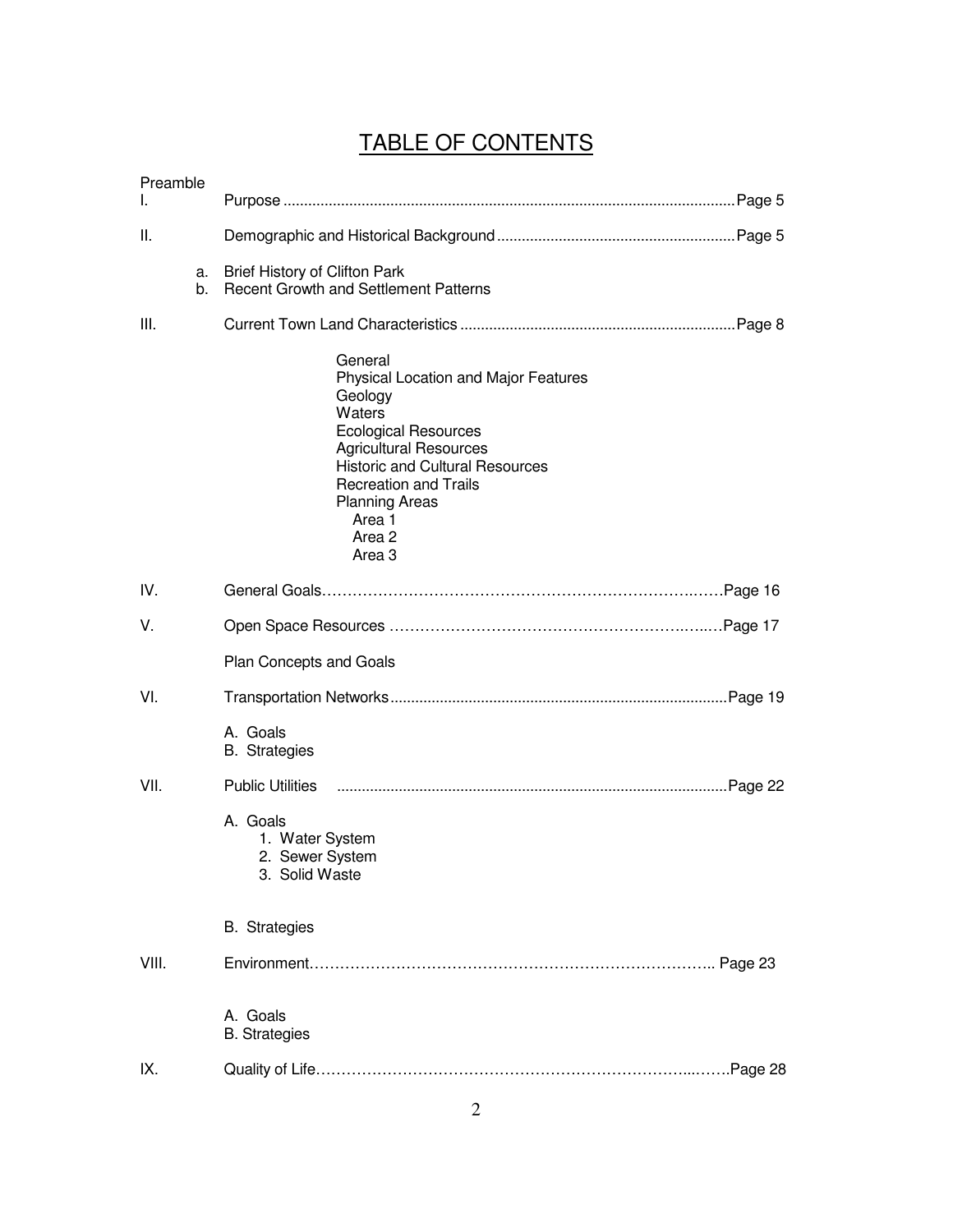- 1. Emergency Services
- 2. Government Services
- 3. Education
- 4. Recreation
- 5. Senior and Youth Services
- 6. Historic Preservation
- 7. Arts and Culture

#### B. Strategies

- 1. Emergency Services
	- 2. General Government
	- 3. Education
	- 4. Recreation
	- 5. Senior and Youth Services

| Χ.    | Economy                                     | Page 33. |
|-------|---------------------------------------------|----------|
|       | A. Goals<br><b>B.</b> Strategies            |          |
| XI.   |                                             |          |
|       | A. Goals<br><b>B.</b> Strategies            |          |
| XII.  |                                             |          |
|       | Goals<br>А.<br><b>B.</b> Strategies         |          |
| XIII. |                                             | .Page 34 |
|       | A. General<br><b>B.</b> Land Use Categories |          |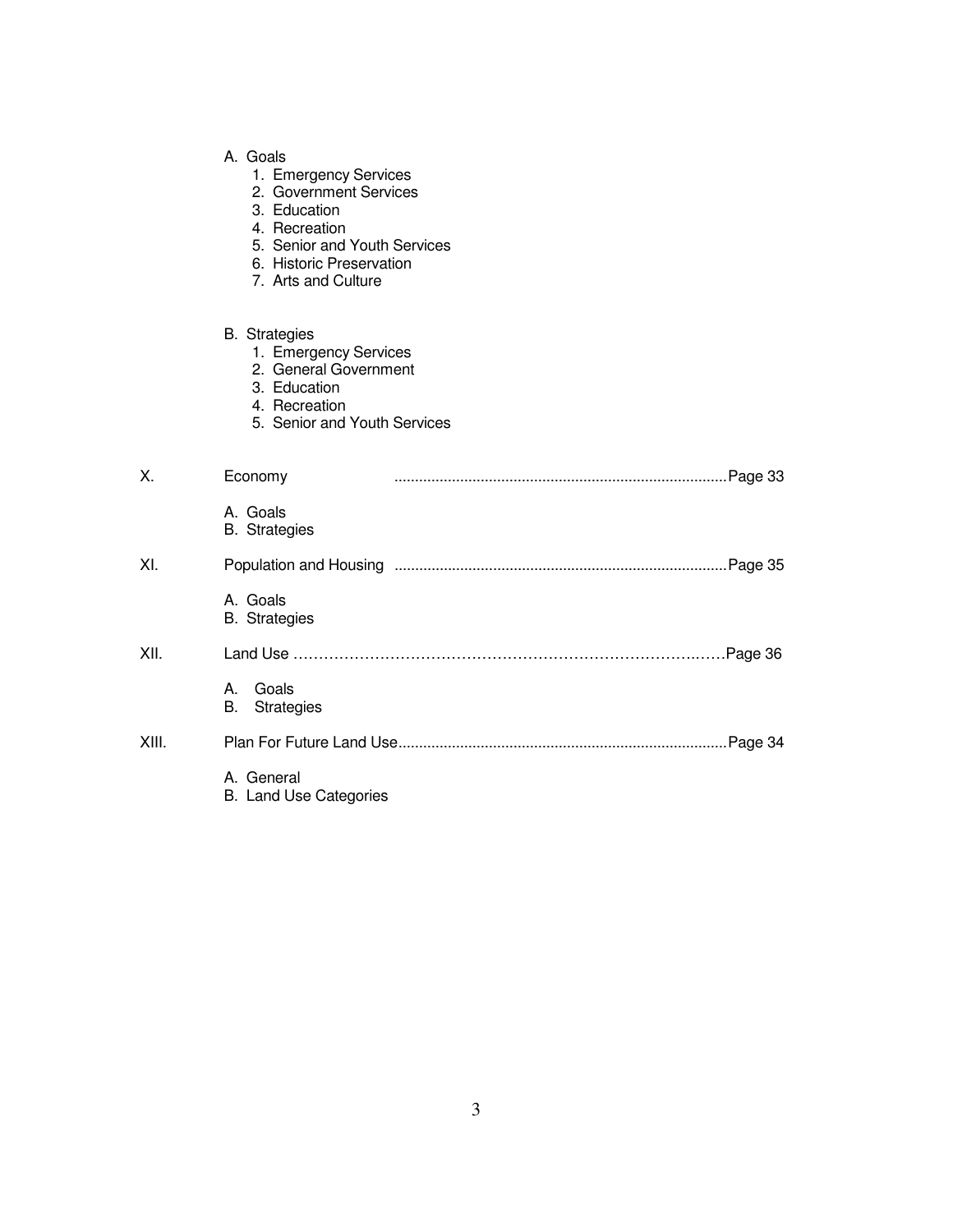- XIV. Land Use Implementation Strategies ..............................................................Page 40
	- A. General
	- B. Cluster Zoning
	- C. Conservation-Based Development Design
	- D. Land Conservation
	- E. Planned Unit Development
	- F. Mapped Street Ordinance
	- G. Open Space Protection and Historic Preservation Strategies
	- H. Comprehensive Plan Update Committee

#### Key Clifton Park Plans and Studies

Outside Reference Materials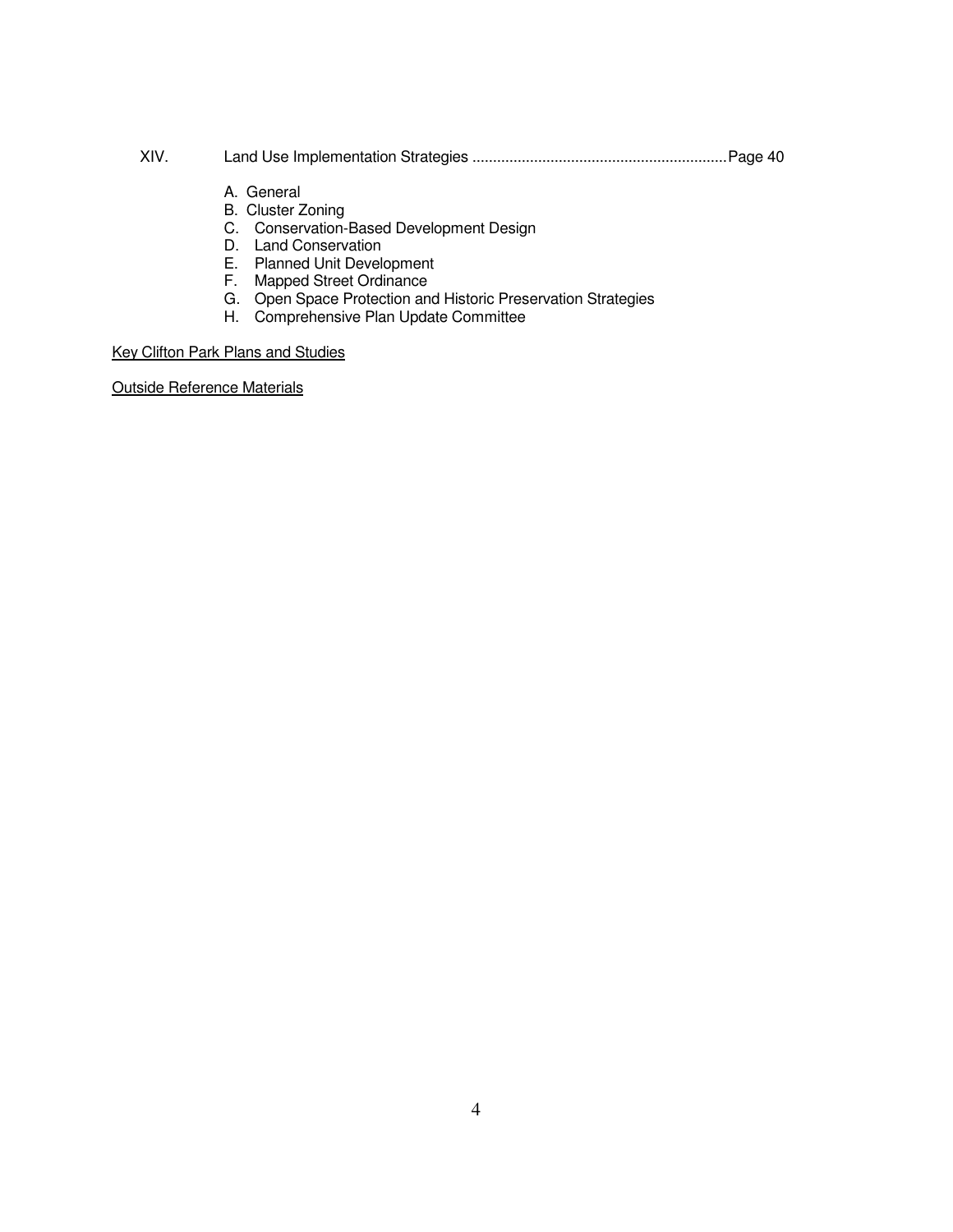# Local Law No. 7 of 2006

# COMPREHENSIVE PLAN TOWN OF CLIFTON PARK

PREAMBLE: The Comprehensive Plan encourages a balance of land uses whereby residential and economic vitality can be pursued and the unique rural and historic character of the Town can be preserved. In addition, the comprehensive plan seeks to enhance the quality of life for Clifton Park. The comprehensive plan depicts this balance with residential areas comprising approximately 75 - 80% of the Town and the commercial/corporate areas being about 20 - 25% of the Town's approximately 50 square miles. The Comprehensive Plan is a flexible guidance tool that is frequently reviewed and amended to address current and long range issues with the intent of maintaining the diversity, economic vitality and environmental quality of the community.

#### I. PURPOSE AND OBJECTIVES OF THE COMPREHENSIVE PLAN

The general purpose of the Comprehensive Plan is to provide a general blueprint for Town government in regulating land use to best provide for the safety and general welfare of all Town citizens.

Pursuant to Section 272-a of the New York State Town Law, a town comprehensive plan shall "...serve as a basis for land use regulation, infrastructure development, public and private investment, and any plans which may detail one or more topics of a town comprehensive plan".

#### II. DEMOGRAPHIC AND HISTORICAL BACKGROUND

Clifton Park is a community with two distinct characteristics; the eastern portion located parallel to the Northway, is mainly residential with the major commercial areas of town; while the western portion of the Town retains its rural residential, agricultural and recreational nature (west of Vischer Ferry Road). Most of the developed land in Clifton Park is residential, with a lesser mix of commercial/office space, retail and light industrial uses. The most significant growth surge took place from 1960-1990, during which time the Town experienced a dramatic population increase.

#### (1) Capital District Regional Planning Commission, May 1993

The following are the major demographic characteristics of the Town based on the 2000 Census. (2)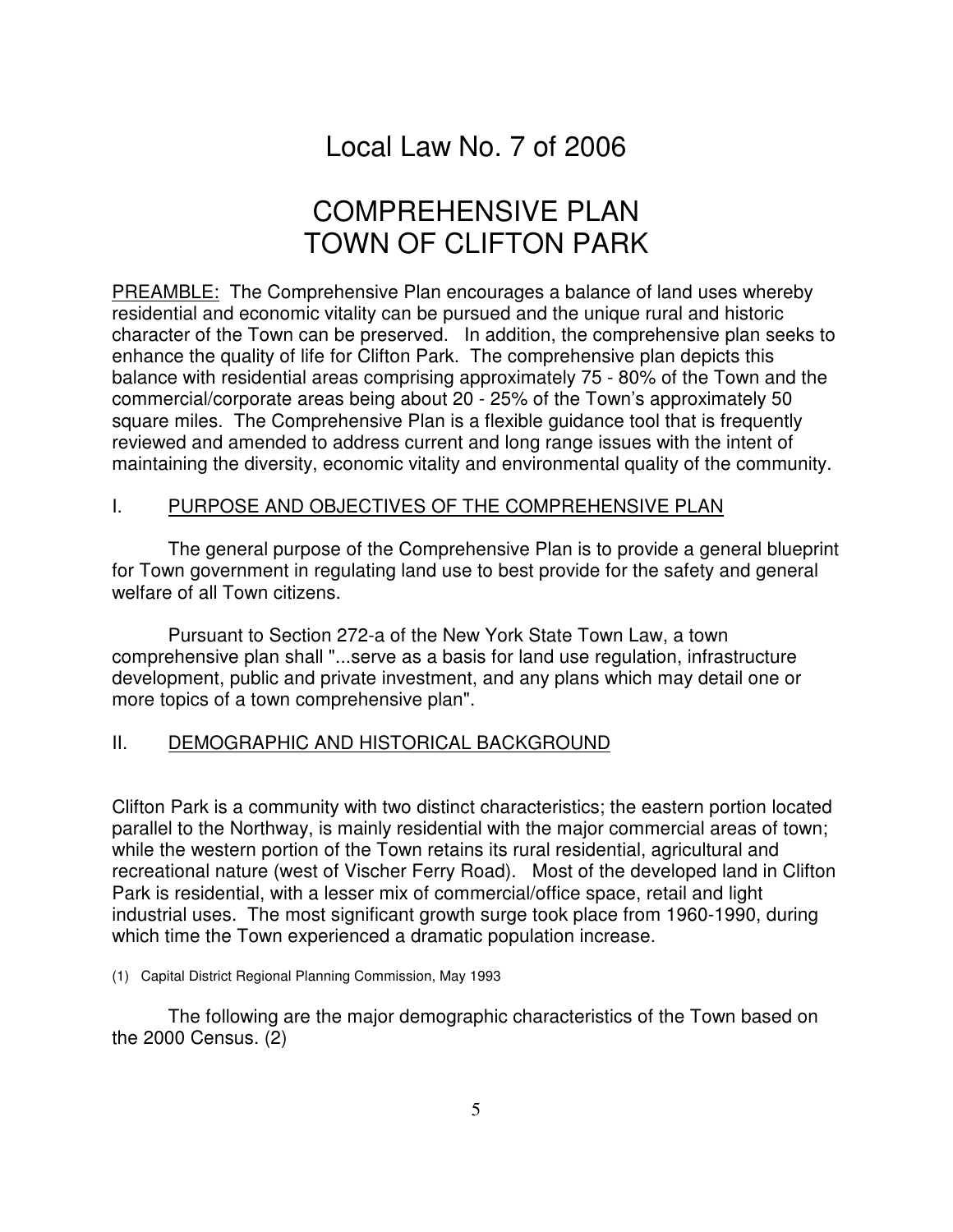| -Total Population                | 32,995       |
|----------------------------------|--------------|
| - Median Age:                    | 38.7         |
| - Total Households               | 12,589       |
| - Total Number of Housing Units: | 13,069       |
| - Per Capita Income:             | \$31,997.00  |
| - Median Household Income:       | \$68,999.00  |
| - Median House Value:            | \$143,300.00 |

In the 2000 U.S. Census, the population of Clifton Park was 32,995, which represents a 9.6% increase in population growth from 1990.

#### Brief History of Clifton Park

The history of Clifton Park underlies its present development patterns, and is recognized in developing future land use. Excellent resources on the Town's history are Bits of Clifton Park History, by John L. Scherer, Historian for the Town of Clifton Park, produced by the Town of Clifton Park for the  $175<sup>th</sup>$  Anniversary of the Clifton Park (1828) – 2003), as well as the book, Crossroads and Canals - The History of Clifton Park, by William R. Washington and Patricia S. Smith.

The first settlement of Clifton Park, in 1672, was on the riverbank below Vischer Ferry, at what was once called "Fort's Ferry". The last surviving house (called the Painter Place), built in about 1740, was destroyed by arson in 1973. Since the dredging of the New York State Barge Canal in 1912, most of the area of the original settlement has been taken over by the State, and is now a Game Management Area. The area has since been incorporated into what is now known as the Vischer Ferry Nature and Historic Preserve located along Riverview Road.

The Town of Clifton Park was formed in 1828, the twentieth and last Town to be organized in Saratoga County. Prior to this date, Clifton Park had been included in the Town of Halfmoon, and prior to 1791, when Saratoga County was formed, it was considered part of Albany County. For four years, between 1816 and 1820, the area of present day Clifton Park was called Orange Township, but this name was dropped and the town reverted to Halfmoon again.

Subdividing existing Towns with the ensuring loss of political and economic influence was not popular, and generally resulted in considerable legislative log-rolling.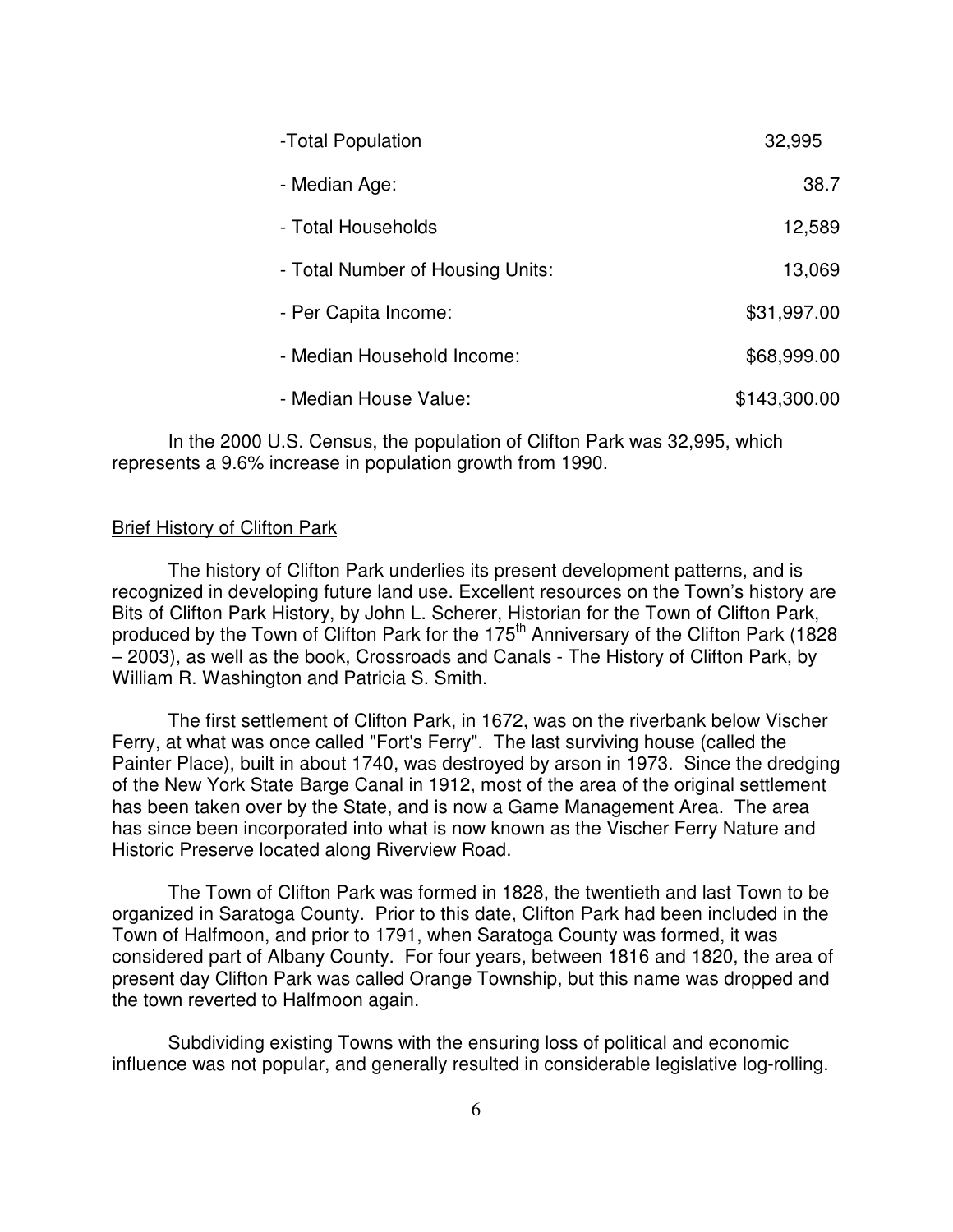On March 3, 1828, the Town of Clifton Park was born out of Halfmoon by an act of the legislature. In the following year, the official name was declared to be "Clifton Park".

The present Town of Clifton Park is bounded on the east by Halfmoon, on the north by Ballston and Malta, on the west by Ballston and the Mohawk River, and on the south by the Mohawk.

The Town of Clifton Park developed primarily as a result of transportation patterns. The first settlements at Fort's Ferry, Vischer Ferry and Rexford Flats were along the river, the chief means of transportation, if not the only link with civilization during the early years. Ferries established at these points on the river became the focus for village life. Roads and turnpikes developed across the Town from paths and Indian trails. Taverns and villages grew up along the roads to serve independent travelers and stagecoach traffic. The villages of Jonesville, Clifton Park and Grooms Corners originated in this manner. The Erie Canal would give added life and population to Vischer Ferry and Rexford. The heyday of the canal was the "boom Town" era of these two hamlets. Never again would they support such industry and activity. The railroad would do the same for Jonesville and give birth to a new community named Elnora. Elnora, located at a railroad crossing, developed as a freight depot for the railroad.

#### Recent Growth and Settlement Patterns

Much of Clifton Park's  $20<sup>th</sup>$  century growth occurred in the eastern half of Town in relation to the highway access of the Northway, and where water and sewer lines have been developed. Today, as a result of this trend, approximately 90 percent of the Town's population resides in the eastern part of town, on half the town's developable acreage, while the western part of Town consists of primarily rural, agricultural and recreational lands.

Capital District Regional Planning Commission, May 1993

#### III. CURRENT TOWN LAND CHARACTERISTICS

General - This section describes the current land characteristics in the Town.

#### Physical Location and Major Features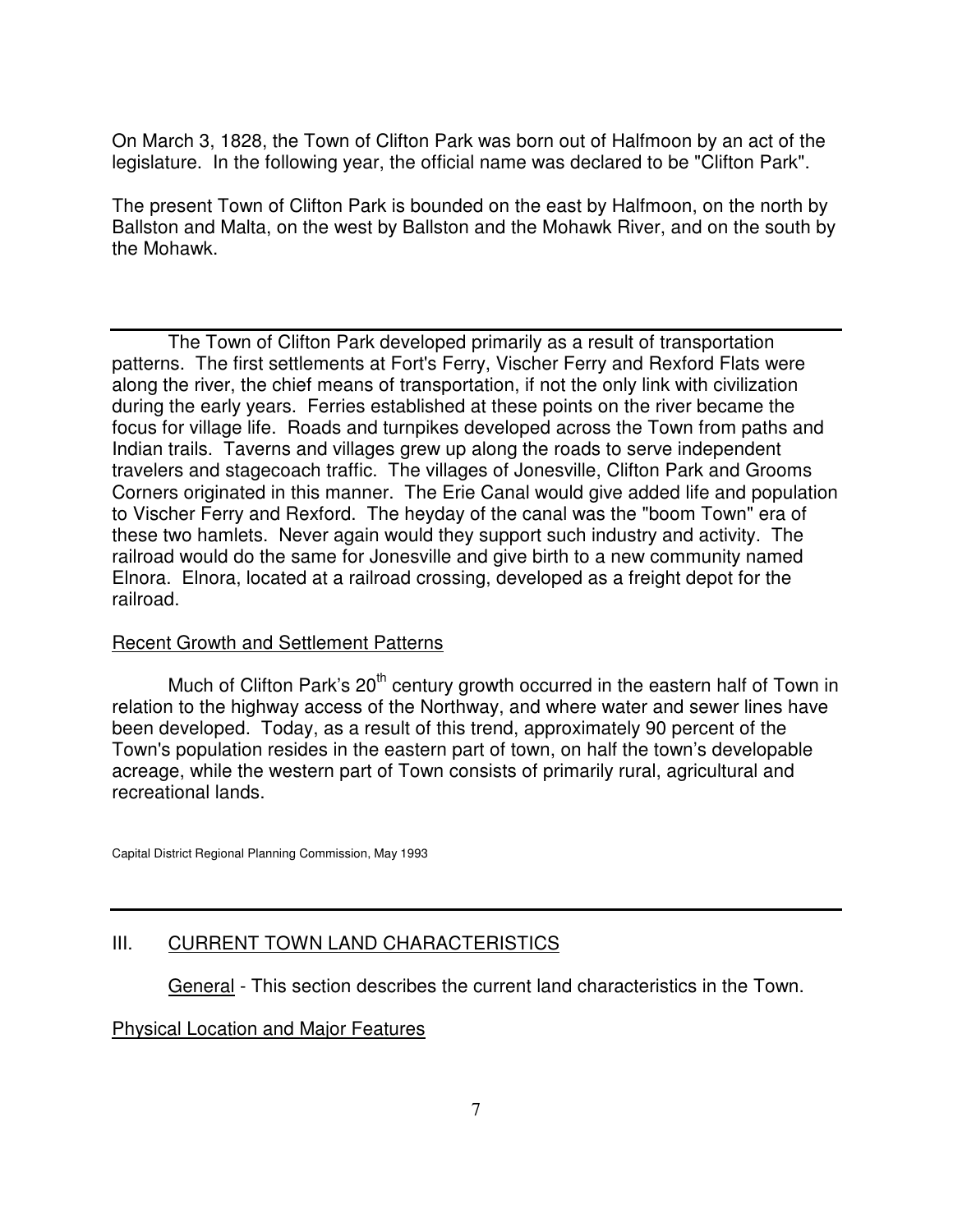The present Town of Clifton Park is located in southern Saratoga County, bounded on the east by the Town of Halfmoon, on the north by the Towns of Ballston and the Town of Malta on the northwest by the Town of Ballston, on the southwest by the Town of Glenville (Schenectady County). The Town's entire southern boundary is the Mohawk River. Across the Mohawk River to the south are the Towns of Niskayuna (Schenectady County) and Colonie (Albany County).

The Town's area occupies a mid-southern position in Saratoga County, and although originally some 50 square miles in area, is now somewhat smaller because of a rise in the river level caused by the creation of the New York State Barge Canal and a consequent loss of land along the southern edge of the Town.

Today the Mohawk River, with a length of approximately 12 miles along the town's southern edge, from the hamlet of Rexford to the Town of Halfmoon, is an active navigable waterway system, part of the New York State Canal System, under the operation of the New York State Thruway Authority/Canal Board. As such, notably, a significant riverfront area along the Mohawk River in Clifton Park is owned and managed by the New York State Canal Corporation.

In addition, the Mohawk River and its interwoven Erie Canal heritage are recognized as unique state and national assets. The Town of Clifton Park and its Mohawk Riverfront are part of the Erie Canalway National Heritage Corridor.

The entire length of the Mohawk Riverfront including the entire stretch of Riverview Road, Rexford, Vischer Ferry, the Vischer Ferry Historic District, and the Vischer Ferry Nature and Historic Preserve, are major features and resources included as part of the Mohawk Towpath Scenic Byway state and national scenic byway systems. State and federal scenic byway designation offers the opportunity to seek relevant funding. In 2006, New York State announced an initiative to support the creation of a new Erie Canal Greenway, of which Clifton Park is invited to join and participate in creating.

#### Geology

The Town of Clifton Park is located along the north shores of the Mohawk River, a drainage channel flowing from the Great Lakes to its convergence with the Hudson River at Waterford. When the last ice sheet melted about 10,000 years ago, ice was brought down by huge floods, filling the course of the Mohawk River with debris and turning its waters east and south of this original channel. The cliffs at Rexford Flats gave evidence of this erosion, revealing the original rock under this deluge as shale, which was easily broken up by the water's force.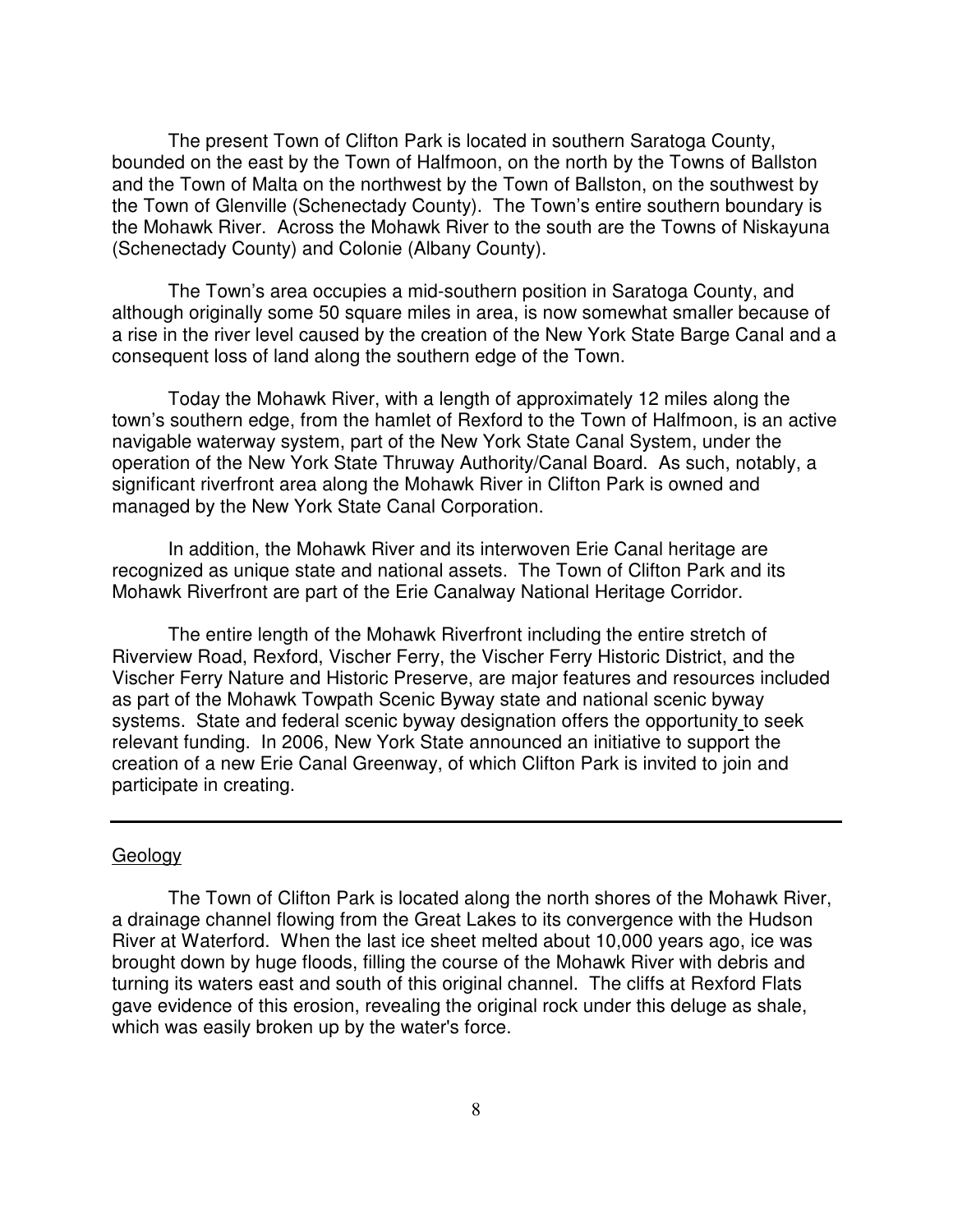Geologically, the Town of Clifton Park is split roughly in half, by the edge of a plateau of rock, shale, and sandstone that runs from south to north through the town. On the western side of town is the rock shelf, on the eastern side of town, bedrock drops away and is found at a depth ranging from 20 to 200 feet. The soils are coarse grained sands in the western half, with coarser sand on glacial sediment in the east. Generally, the land is flat with a rolling surface, and in the Jonesville-Elnora area, it is like a tabletop. The present wooded areas are either rough terrain or wetlands. These lowlands were good agricultural fields for the Indians, then for Dutch immigrants, and later for English and Irish settlers.

#### Waters

As noted earlier the Mohawk River extends for about 12 miles as the Town's southern – southwestern edge and the Town's most significant defining water feature.

The Stony Creek Reservoir, a major body of water created by a dam for drinking water reservoir for the Town of Colonie, is along the Stony Creek, a major tributary to the Mohawk River. The Stony Creek Reservoir is also known as the Latham Reservoir for having served this particular area within Colonie.

The southeastern edge of Ballston Lake, a geologically unique, naturally occurring surface waterbody, is in northwestern Clifton Park. It is important to note that an area of Clifton Park is in this lake's watershed.

Other major streams in the Town of Clifton Park are the Dwaas Kill in central and northeastern area of town; the Long Kill, a tributary to the Dwaas Kill in the northern area of town; the Cooley Kill and the Anthony Kill, both in the northern half of town; and the Anthony Kill and Alplaus Creek on the western edge of town.

#### Wetlands

 The major wetlands are located along the Mohawk River, some of which are part of the Vischer Ferry Nature & Historic Preserve; Van Vranken Road and along the National Grid east-west utility corridor from Vischer Ferry Road to the town's boundary with Halfmoon; along the banks of the Stony Creek Reservoir and Stony Creek; along Appleton Road to the west side of Miller Road and northeasterly to Waite Road (both sides); between Grooms Road south to Ray Road; west of Waite Road in northern part of town; along the Alplaus Creek at the western edge of town; south of Ballston Lake; due west of Ashdown Road; and along the Dwaas Kill particularly between Kinns, Ushers Road, Carlton and Pierce Roads; between the east side of the Northway to Woods Road, and also east of Woods Road; and north of English Road – at the southwestern edge of Round Lake of which its southern edge is the town boundary with the Town of Malta and the Village of Round Lake. Other wetlands are located along smaller streams throughout town.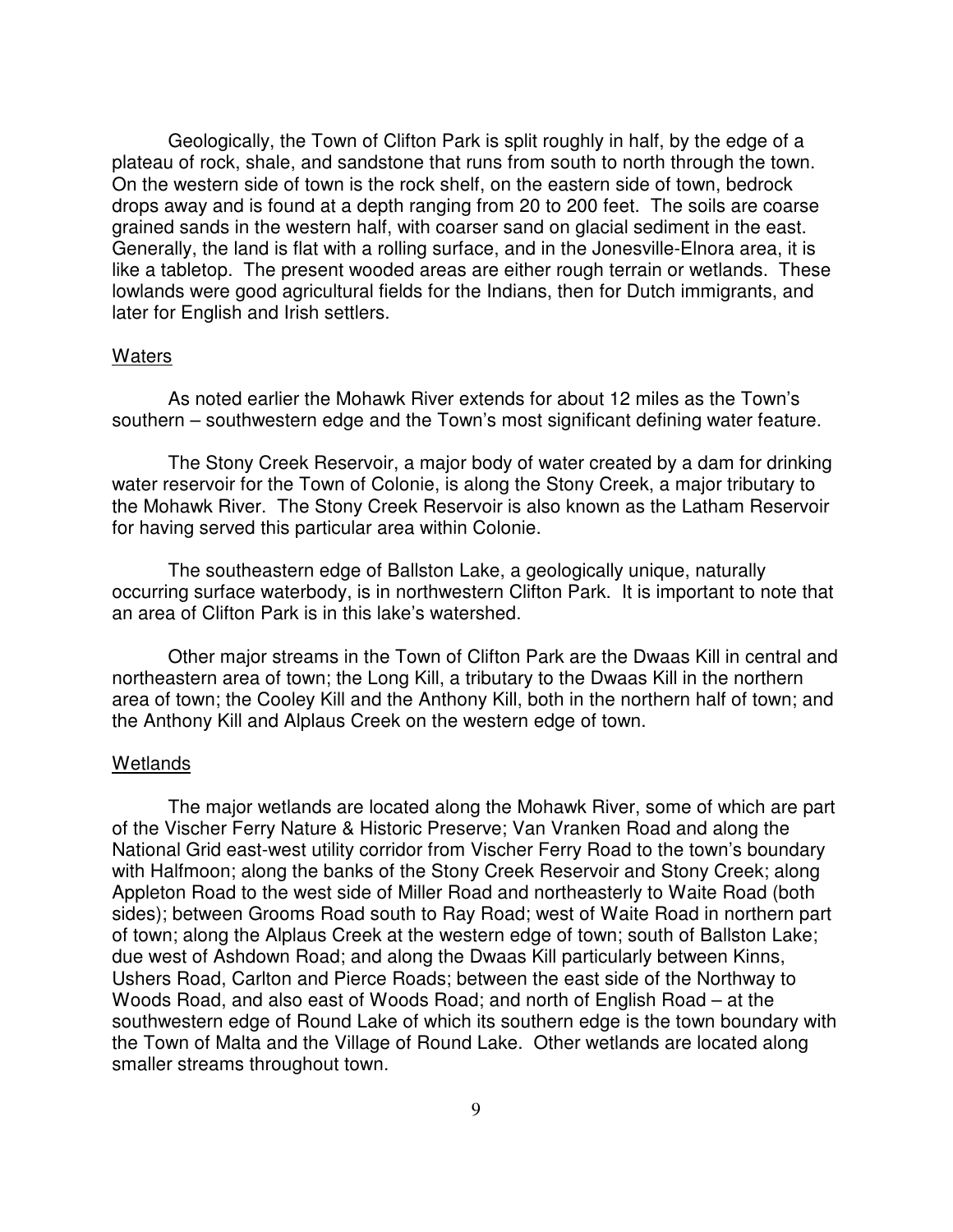Extensive floodplain areas exist along the Mohawk River and others are located along some areas of streams and other low-lying areas of town.

Large-scale wetlands are mapped in the Town of Clifton Park by the New York Department of Environmental Conservation. Smaller wetlands generally require field verification by a qualified professional biologist or wetland delineator experienced with the U.S. Army Corps of Engineers wetland delineation protocol. The Army Corps of Engineers regulates small wetlands; the New York State Department of Environmental Conservation regulates wetlands 12 acres or greater.

#### Ecological Resources

Many important natural areas exist throughout town including the shoreline wetlands along the Mohawk River, accessible via the Vischer Ferry Nature and Historic Preserve, important shoreline habitat for migratory birds.

The Dwaas Kill Natural Area is an important habitat area and wetlands area all along the Dwaas Kill but with a core area of ecological importance between Ushers Road and Van Patten Drive, Carlton Road and Pierce Road. The Town has purchased about 250 acres within the Dwaas Kill Natural Area to help conserve this habitat for wildlife and for community nature preserve use.

The forest, open fields and wetlands area in the northeast area of town from Wood Road to Route 9 to English Road and into Halfmoon is another important habitat area. The Ushers Road State Forest, a woodland area off of Ushers Road and English Road, is an 100-acre area of some protected land in this area, managed by the NYS Department of Environmental Conservation.

As identified previously, the numerous stream corridors and their smaller tributaries, and the large and small wetlands throughout town are also important habitats. Open fields and their vegetative edges that provide grasslands type habitat are also important to some plants and animals.

The Town of Clifton Park has an Environmental Conservation Commission as an advisory body on environmental and ecological issues in the Town of Clifton Park and the assistance of a staff person, the Town's Environmental Specialist.

In addition, the Town of Clifton Park Open Space, Trails and Riverfront Committee is working as an advisory committee to the Town of Clifton Park and with the Town's Open Space Coordinator to continue to increase protection of unique environmental areas of Clifton Park.

#### Agricultural Resources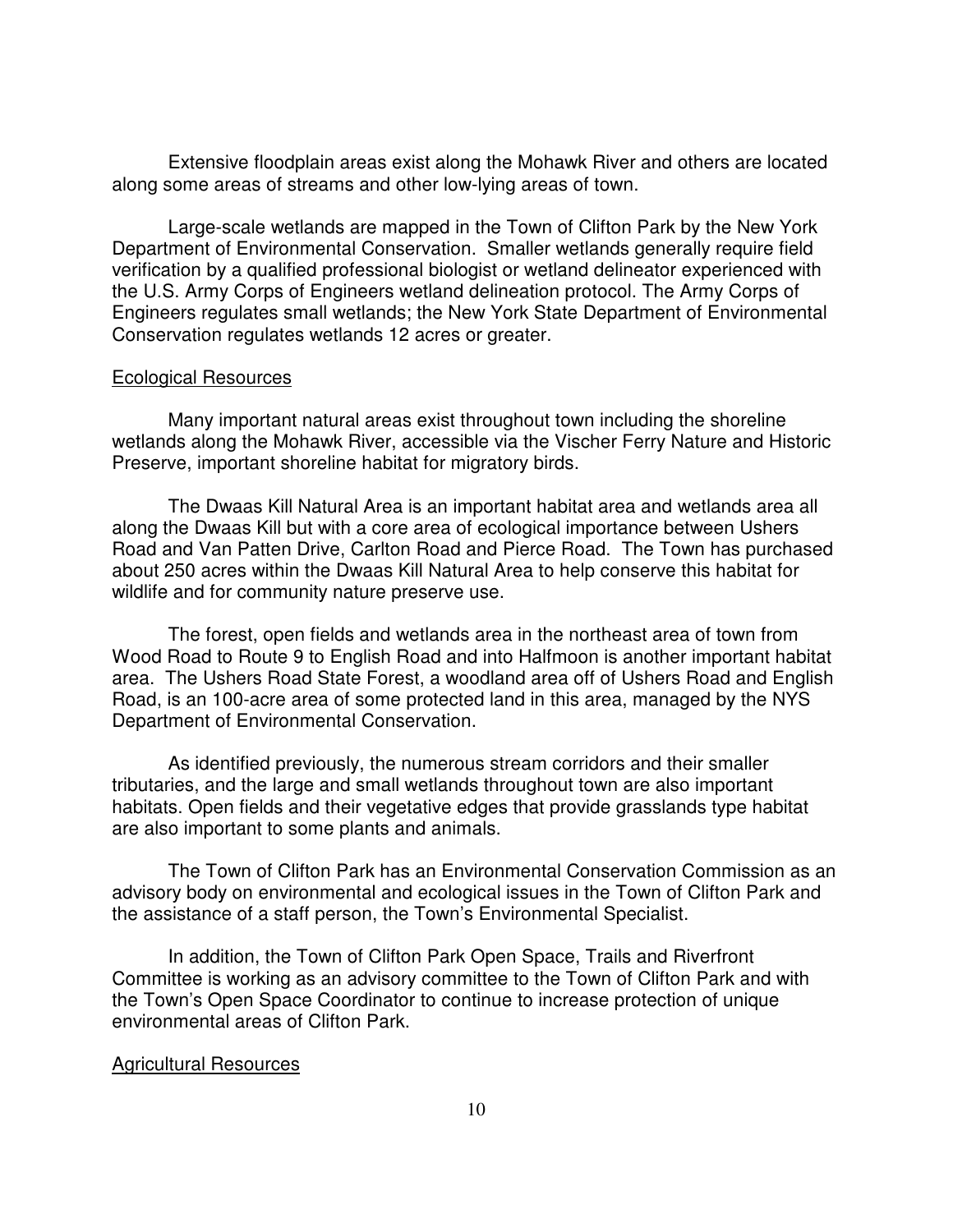Today, the Town's existing active agricultural lands are located primarily in Western Clifton Park, with the most significant core area of adjacent, larger farm parcels located west of Vischer Ferry Road and Route 146 A from the Route 146 area south to Riverview Road. A few significant farms are still located north of Route 146A. About 2,000 acres of active farmlands exist, although some additional acreage in Town is former farmland, now fallow.

#### Historic and Cultural Resources

Clifton Park is home to historic hamlets, individual homes and farms, scenic views, and other unique or historic sites. Some sites or districts have national or state historic designation, and others are recognized locally. About 40 sites are recognized to date as having historic and cultural significance. The town's historic hamlets include Rexford, Vischer Ferry, Grooms Corners, Ballston Lake Jonesville, Elnora, and Clifton Park Center.

A major historic area in Clifton Park and in Saratoga County is the Erie Canal along the 12 miles of Mohawk Riverfront in Clifton Park. The Erie Canal is an important part of Town, New York State and United States history, and is a tremendous historical asset. Part of the Erie Canal and its heritage is visible within the Vischer Ferry Nature and Historic Preserve located south of Riverview Road. The nearly 500-acre preserve extends approximately from Vischer Ferry, and Ferry Road all the way easterly to the Town of Halfmoon boundary.

The former towpath along the Erie Canal and the scenic, cultural and historic assets related to the Erie Canal and the Mohawk River have recently become recognized at the state and national level and designated as the Mohawk Towpath Scenic Byway. The scenic byway is a scenic, historic and recreational corridor that includes Clifton Park's entire waterfront and area along Riverview Road and beyond. The scenic byway within Clifton Park is part of a larger regional system that extends from the Village and Town of Waterford to the east of Clifton Park and also beyond the town's borders to the west.

In addition, the Vischer Ferry Historic Area is in and around the hamlet of Vischer Ferry and recognizes the historic significance of this area in the town's settlement history.

To help identify and monitor its historic resources, the Town has an appointed Town Historian as well as an appointed Historic Preservation Commission as an advisory body on historic properties and preservation to the town board. The Rexford Historical Society, the Friends of Grooms Tavern, and the Friends of Jonesville Cemetery are additional organizations interested in historic Clifton Park.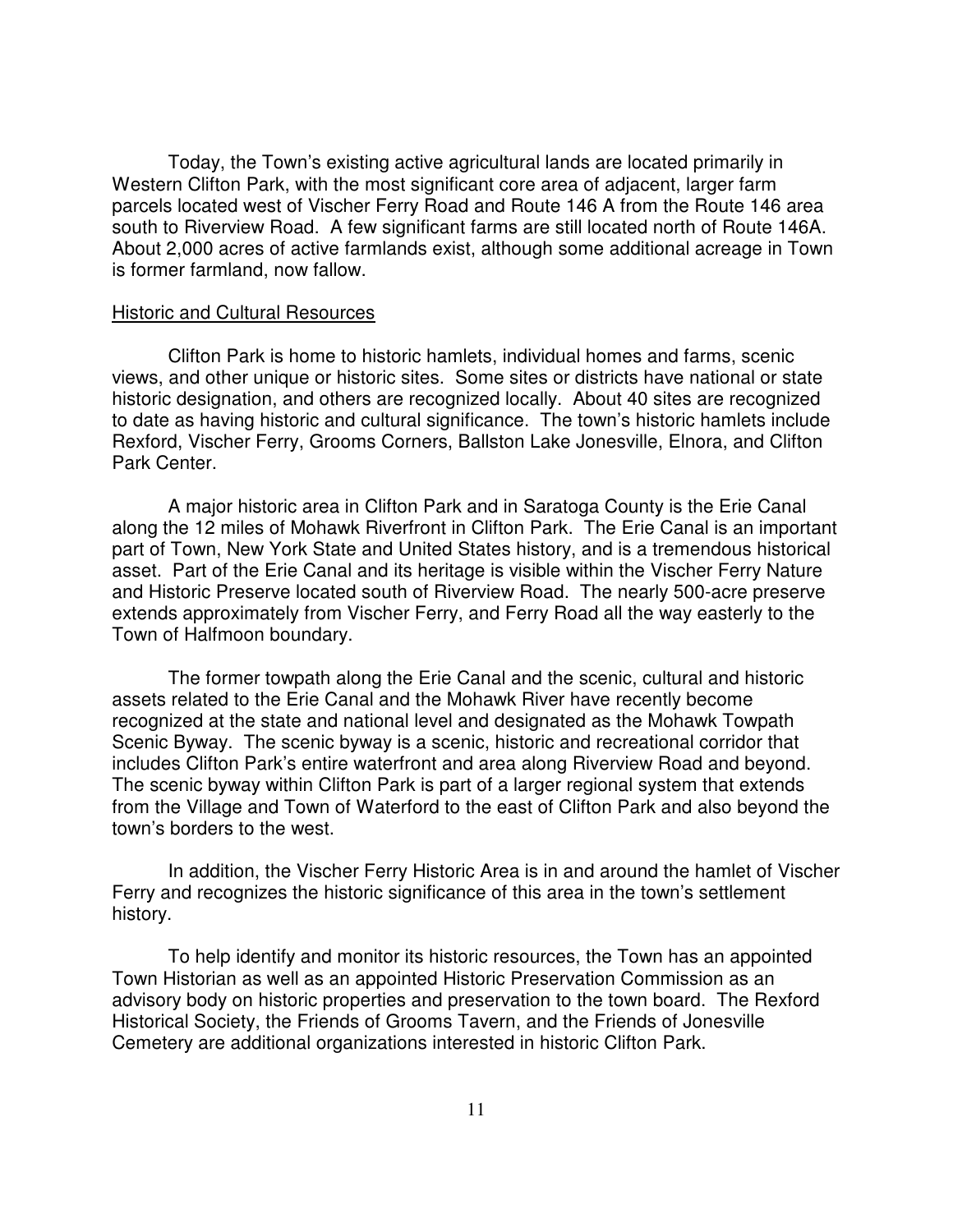The Town of Clifton Park has played a key role in concert with the Friends of Grooms Tavern to protect the Grooms Tavern, located at the southwest intersection of Grooms Road with Sugar Hill Road, the site of the first town meeting. The Town purchased the property and has invested in its restoration with state grant assistance from the New York State Environmental Protection Fund.

#### Recreation and Trails

The Town of Clifton Park and the local park districts in town offer a range of parks, and recreation areas, including a growing trails and pathways system throughout town. The Town has an active Recreation, Parks and Community Affairs Department that aids in the recreational and educational programming for the community. The Town's Building and Grounds Department plays a key role in helping to manage the town-owned facilities and properties. Park districts provide their own management and upkeep of their facilities and grounds.

More than a decade of commitment has provided more than 12 miles of constructed trailways, contributing to the future goal of an interconnected, town-wide trails and pathways system. Efforts for trail construction focus on constructing trails in existing settled areas, and extending new trails and sidewalks as development occurs. The Trails Subcommittee of the Open Space, Trails and Riverfront Committee recommends new trails connections for consideration.

The Town has an appointed representative for the Mohawk Towpath Scenic Byway to continue to create pedestrian and bicyclist improvements to this scenic byway corridor and connections to it.

#### Planning Areas

For the purposes of more detailed characterization, the Town was subdivided into three planning areas. Each Area has a different characterization, which is generally applicable for the entire Area.

Area 1 - This Planning Area is located in the eastern section of the Town and is generally bordered by Vischer Ferry Road and CR 82 to the west, the Malta and Round Lake boundaries to the north, the Halfmoon/Clifton Park boundary to the east, and the county boundary to the south. It contains approximately 16,525 acres of land and water. Area 1 encompasses the series of neighborhoods, which have developed in Clifton Park over the past 30 years.

Topographically, Area 1 is relatively flat, with gently sloping areas distributed throughout and few environmental constraints. The southernmost part of Area 1, adjacent to the Mohawk River, has a large number of freshwater wetlands associated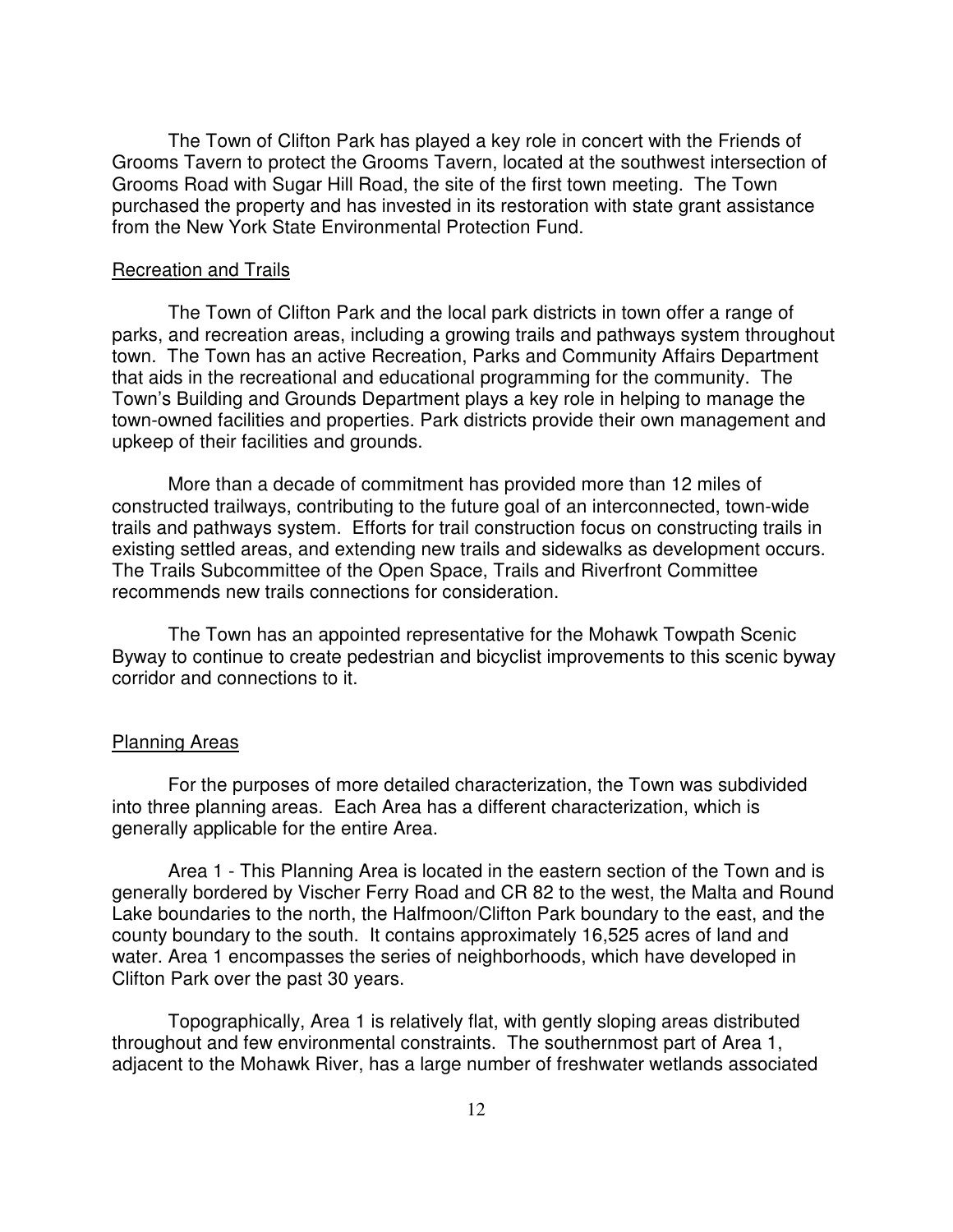with the Mohawk River and the Stony Creek (Colonie) Reservoir.

Two large freshwater wetlands are associated with a tributary system in the northern part of Area 1. Nine groundwater recharge areas are located within Area 1 and identified as Round Lake, Pierce Road, Elnora, Grooms Church, Stony Creek, Vischer Ferry, Mohawk River, Crescent, and Clifton Park Center. These represent a combined total of 1,839 acres of recharge, most of which is categorized as being in heavy use due to heavy pumping demands. They serve as two of the most productive ground water resource supplies. Suggested management techniques for these recharge areas include implementing planning controls to redirect development to more appropriate areas and watershed rules to protect ground water resources. (3)

Area 1 also abuts one of the larger water bodies in the area, Round Lake. Soil limitations are moderate in this area, with the exception of the northeastern corner, which tends to have severe development constraints in terms of its suitability for septic tanks, foundations and road construction.

Area 1 contains approximately 80% of the Town's housing and population. Given that Area 1 contains only 44 percent of the Town's land area, it holds a major portion of the Towns general population.

Area 1 is well served by a network of roads linking it with other areas of Town as well as neighboring communities and the region. Numerous road improvements are proposed or have recently been completed for Area 1. A "park and ride" lot providing parking for and access to bus routes is located at Exits 8 and 9 of I-87. Pedestrian and bicycle transportation facilities in this area are limited. However, it is expected that consideration will be given to expansion of pedestrian and bicycle facilities since a Trails Master Plan has been prepared by the Trails Advisory Committee which shall be used as a reference in the expansion of the Town's trail system.

#### (3) Dunn Geoscience, Hydrologic Report of Aquifer Recharge Areas, Report of the Water Planning Committee to the Clifton Park Town Board, 1983.

The existing land use patterns in Area 1 are the most diversified in the Town, with substantial amounts of residential land. Commercial and industrial centers and various public and institutional activities are interspersed.

The Route 146 and Exit 9 vicinity is the commercial center of Area 1 and the Town. A Generic Environmental Impact Statement was completed for this area in 1998 and the resulting findings statement will provide guidance and direction for future developments. There are also small commercial centers at Northway Exits 8 and 10, as well as in or near the various hamlets. Industry is primarily located in the area east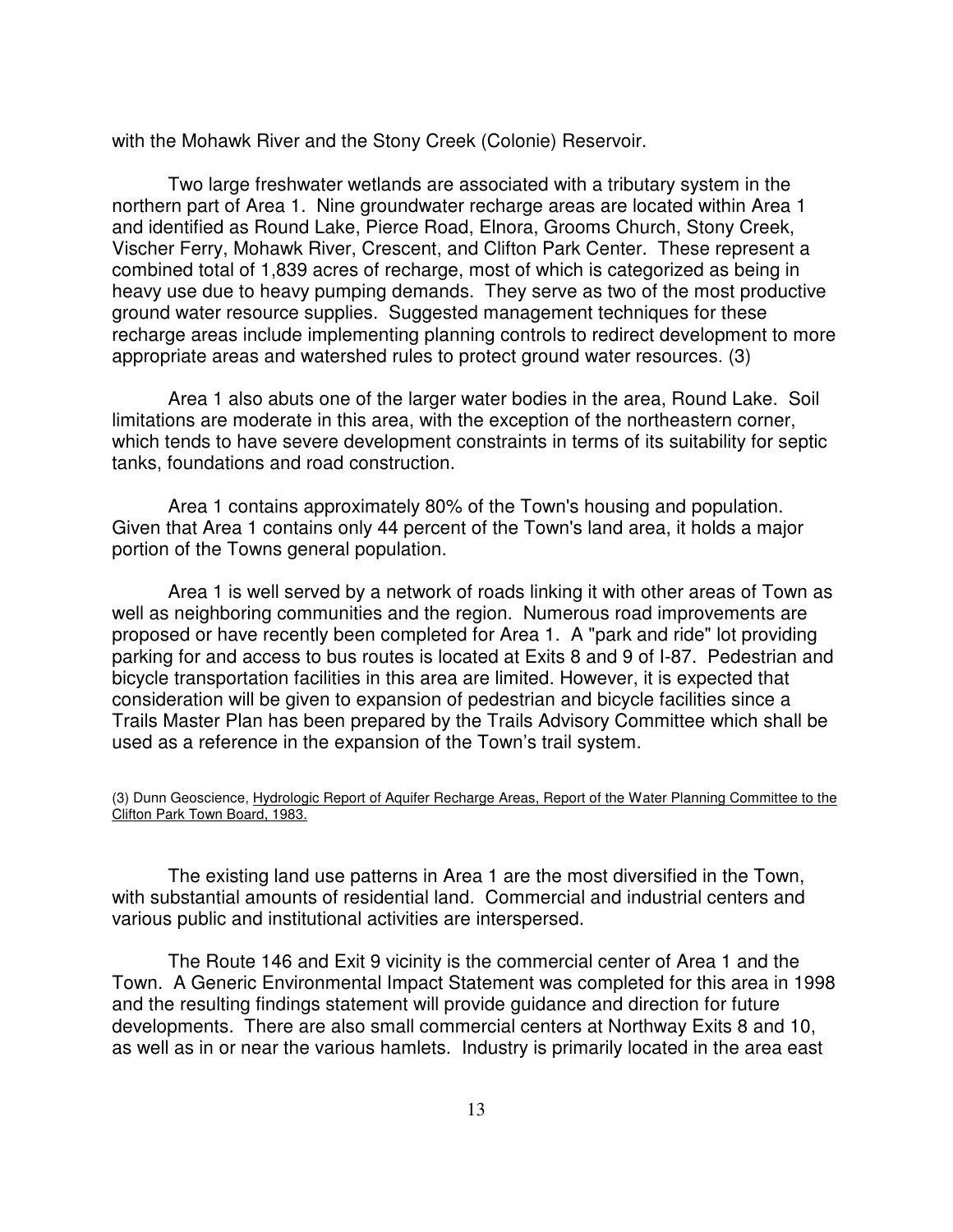of Northway Exit 10, in the Light Industrial Zone.

Area 1 is provided with the most public services and facilities. All intensively developed portions are currently provided with municipal sewer and water service. The Shenendehowa Central District is centrally located with a number of satellite elementary schools. Recreational facilities include the Clifton Common, Collins Park, numerous neighborhood parks, the Kinns Road Park and the Vischer Ferry Nature and Historic Preserve.

Area 2 - covers an area in the western portion of Town generally bordered on the south by the Mohawk River, to the west, the hamlet of Rexford, on the north by the Town boundary and to the east by Route 146A and Vischer Ferry Road. It totals approximately 14,553 acres or 45 percent of the Town's land area.

Area 2 is similar topographically to the rest of Clifton Park, with gentle slopes associated with the wetlands and stream systems. It includes large expanses of freshwater wetlands, comprising over 1,000 acres or 8 percent of the total acreage.

Three groundwater recharge areas have been identified in Area 2: the Clifton Knolls, Sugar Hill Road and Riverview Road areas. Two of the three are used only to a limited extent while the Clifton Knolls recharge area is classified as being in heavy use. This recharge area recharges the aquifer which contains the Clifton Knolls well field. The 1983 Water Planning Committee recommended similar protection as for the recharge areas in Area 1 (4)

There is no village or commercial center and virtually no commercial or industrial development in Area 2. It contains approximately 20 percent of the dwelling units in Clifton Park. (This also includes the units in Area 3, which is in the same Census tracts)

The western half of town which has been historically, predominantly rural and agricultural, sprinkled with farms, and hamlets of Rexford, Vischer Ferry and Grooms Corners, has been experiencing growth pressures from the 1980s onward as the eastern half of town has been well built upon. As a result the Town conducted a study in 2004-2005 to evaluate growth patterns and future scenarios for this area of town through a planning process and the preparation of the Western Clifton Park Generic Environmental Impact Statement. As a result of analyzing the town's future build-out in Western Clifton Park at the current growth blueprint, the town decided to amend the town's plan and zoning to ensure that the primarily rural residential, agricultural and recreational nature of the western part of town would continue in the future. The result was the creation of a Land Conservation Plan and new zoning districts amendments and other tools for Western Clifton Park.

(4) Dunn Geoscience, Hydrologic Report of Aquifer Recharge Areas, Report of the Water Planning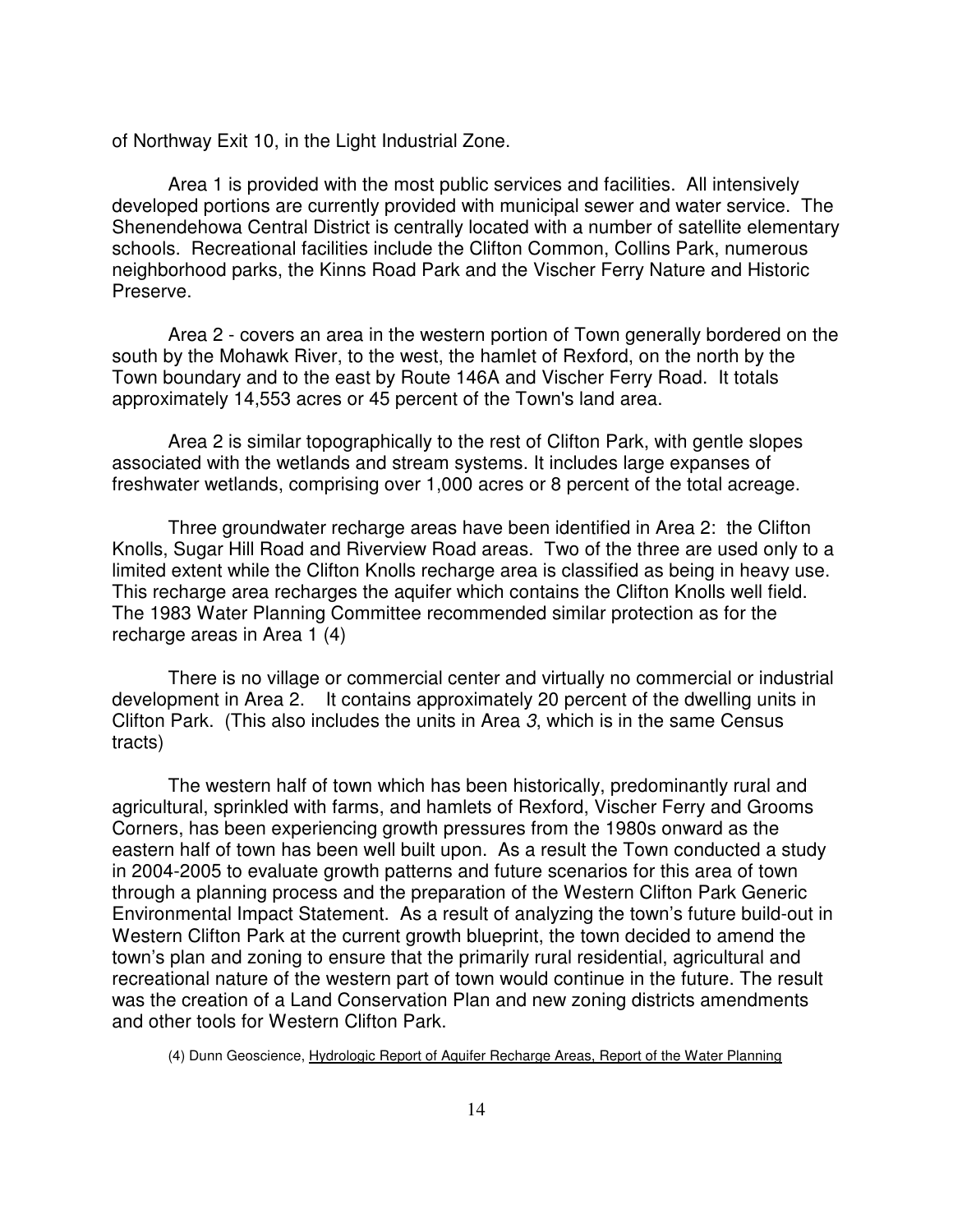The roadway system in Area 2 is limited primarily to two lane arterial and collector roads. Public services in Area 2 are gradually being extended from the eastern part of Town. The Veteran's Memorial Park has recently been completed to fulfill recreational needs. Area 2 is divided into four fire districts - Jonesville, Ballston Lake, Rexford, and Vischer Ferry.

Area 3 - This Planning Area is located in the western part of Clifton Park and includes the Hamlet of Rexford. This area consists of primarily single-family residences with some commercial development. It is zoned rural residential with two small neighborhood business zones. The area is different in character from the other two Areas with more of a small village atmosphere. With the exception of poor soils, the area is relatively free of environmental constraints.

Rexford, with the only bridge in town that crosses the Mohawk, is a major point of entrance and exit to and from Clifton Park. Because of its location, Area 3 often experiences traffic congestion on the main roadways, Riverview Road and Route 146.

Area 3 has limited recreational land. Other community facilities located within the Area include the Glencliffe Elementary School, part of the Niskayuna School District and one fire station which serves the Rexford Fire District.

#### IV. GENERAL GOALS

The following can be considered the General Goals for the Town of Clifton Park.

- A. Preserve and enhance the historic, residential, agricultural and rural nature of the Town of Clifton Park while encouraging managed economic growth.
- B. Maintain a continuing planning process for the Town, with emphasis on the quality of life for all Town residents and an appropriate balance of land uses.
- C. Address issues essential to support existing development and to encourage future managed growth, while encouraging community diversity and quality of life.
- D. Insure that all future development takes into account its environmental impacts on the Town especially in terms of water supply, water quality, open space, scenic viewsheds, and historic preservation.
- E. Pursue appropriate opportunities to cooperate with other municipalities in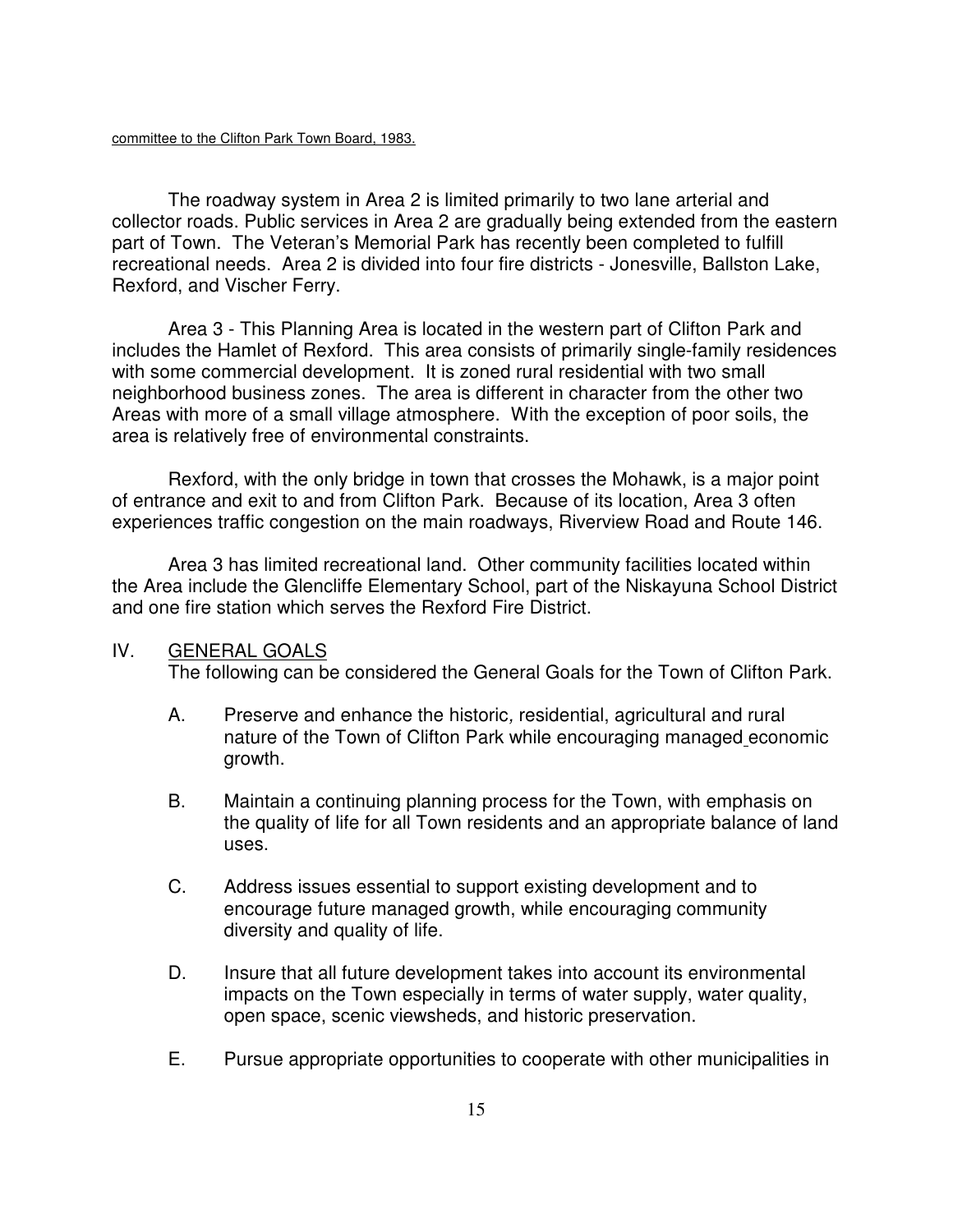the Capital region in order to reduce the cost of public programs and facilities especially in such areas as economic growth, assessment and taxation, land use, economic development, and transportation planning.

F. Maximize resident participation in the deliberation and decisions of Town Government and provide speedy and efficient government services to town residents through all appropriate means.

#### V. OPEN SPACE RESOURCES

The town has approximately 11,000 acres of open lands remaining of farmlands, open lands not currently developed out of the total town acreage.

The Town of Clifton Park adopted an Open Space Plan in 2003 following a two-year public planning process. The Open Space Plan describes the town's setting in terms of open space resources, and sets forth a town-wide open space conservation vision, concepts, goals and basic implementation strategies. The Open Space Plan is a separate plan document available for review at Town of Clifton Park Town Hall.

#### Plan Concepts and Goals

The highest priority issue for the public at the time the open space plan was conducted was protection of drinking water resources. The main open space concepts and goals as outlined in the adopted Open Space Plan are as follows:

1. Protection of Wildlife Nature Preserves and Watersheds

#### Concepts:

- a. Create a "Dwaas Kill Natural Area" and connected stream corridor greenways.
- b. Obtain additional lands near the Vischer Ferry Nature and Historic Preserve. Aim to protect 50 to 100 acres in the next two to five years.
- c. Protect Stony Creek Reservoir and its watershed.
- d. Protect key well sites
- e. Protect secondary water supply sources.
- d. Obtain smaller nature preserves accessible to all neighborhoods.

Goal: Overall, aim to protect about 500 to 1,000 acres as nature preserves.

2. Farmland Protection Program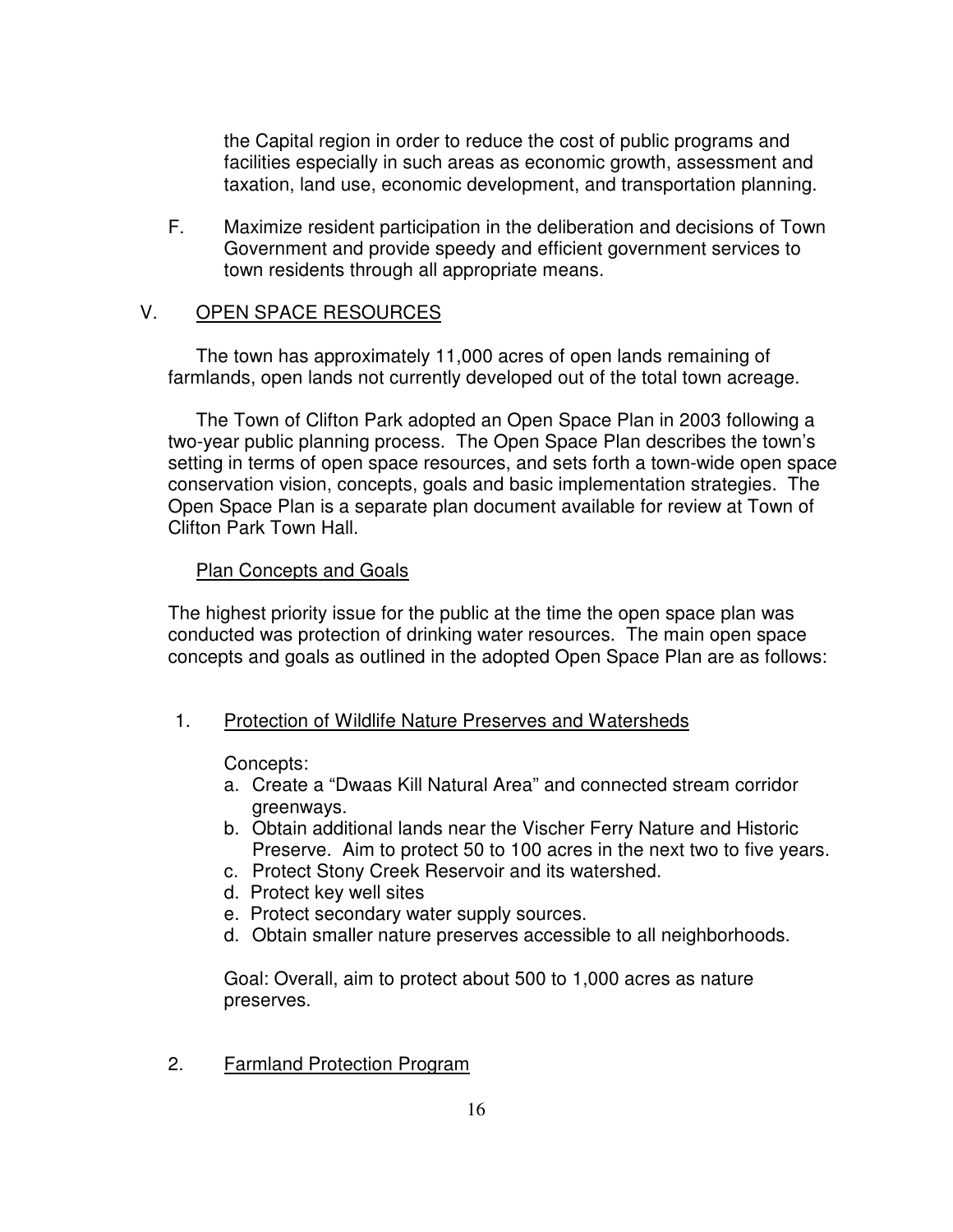Concepts:

- a. Focus on active farmlands currently in the term easement program, agricultural district or agricultural assessment programs.
- b. Support and enhance the town-sponsored term conservation easement programs.
- c. Partner with state and federal grant programs to obtain permanent conservation easements.
- d. Protect the most valuable working farms.

Goal: Protect 300 to 600 acres in the next two to five years.

3. Parkland and Ballfields

Concepts:

- a. Update the Town's Parks and Recreation Master Plan.
- b. Obtain one large new town recreation park (approximately 150± acres).
- c. Obtain one to two small-moderate size town parks in portions of town where needed, (approximately 10-20 acres).
- d. Create access to water-based recreation to the Mohawk River and Ballston Lake.

Goal: Obtain 150 to 200 acres of active recreation land.

# 4. Town-Wide Trails and Pathways

Concepts:

- a. Develop various types of town connections such as multi-purpose paths and nature trails.
- b. Provide access to community destination points and among neighborhoods.
- c. Create a trails and recreational map and signage system.
- d. Update the Trails Master Plan.

Goal: Construct 6 to 10 miles over the next two to five years.

5. Scenic Roads and Cultural Resources

Concepts:

- a. Recognize and celebrate scenic roads.
- b. Help preserve historic sites, hamlets, and landscapes.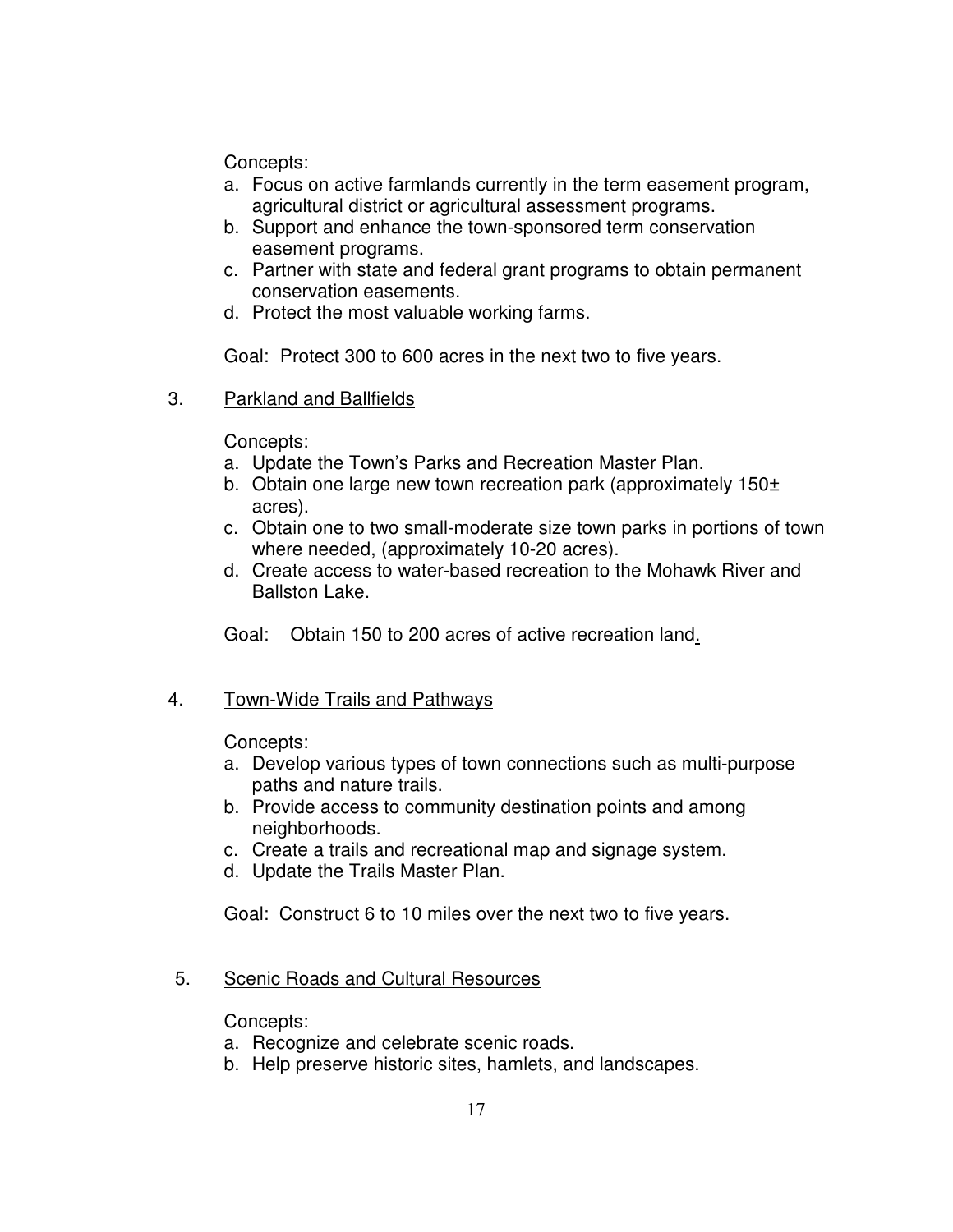- c. Create "Scenic Roads of Clifton Park" system of interpretive signs and roadside conservation design guidelines.
- Goal: Identify four to six roads/historic sites in the near term.

#### VI. TRANSPORTATION NETWORKS

#### A. Goals

- 1. Maintain and enhance highway facilities and all roadways located in the Town of Clifton Park as prescribed by NYSDOT guidelines, Town standards, and as applicable, the Western Clifton Park Design Guidelines which refers to context-sensitive road design particularly in rural areas of town.
- 2. Consider regional needs and plans relative to maintaining and creating highway and roadway usage within the Town, and increase coordination and cooperation with adjacent municipalities to foster and improve traffic conditions and sound traffic/transit planning.
- 3. Provide a multi-modal transportation network that allows for Town residents and visitors to travel by motorized vehicle, bicycle, transit, or on foot.
- 4. Continue to create a town-wide pedestrian and bicyclist network, utilizing the Town Trails Master Plan as a guide for making connections to neighborhoods and other destinations. Utilize context sensitive design to determine an appropriate usage of pathways such as on-street bike lanes, parallel trails and sidewalks, or off-road amenities.
- 3. Develop an equitable method to allocate the costs of roadway improvements necessitated by new development.
- 4. Encourage development of alternative means of transportation and systems management to alleviate the traffic congestion on the roadways in the Town.
- 6. Encourage the development of stricter roadway construction standards in the subdivision regulations.
- 7. Understand the interconnected nature of land use and transportation network decisions.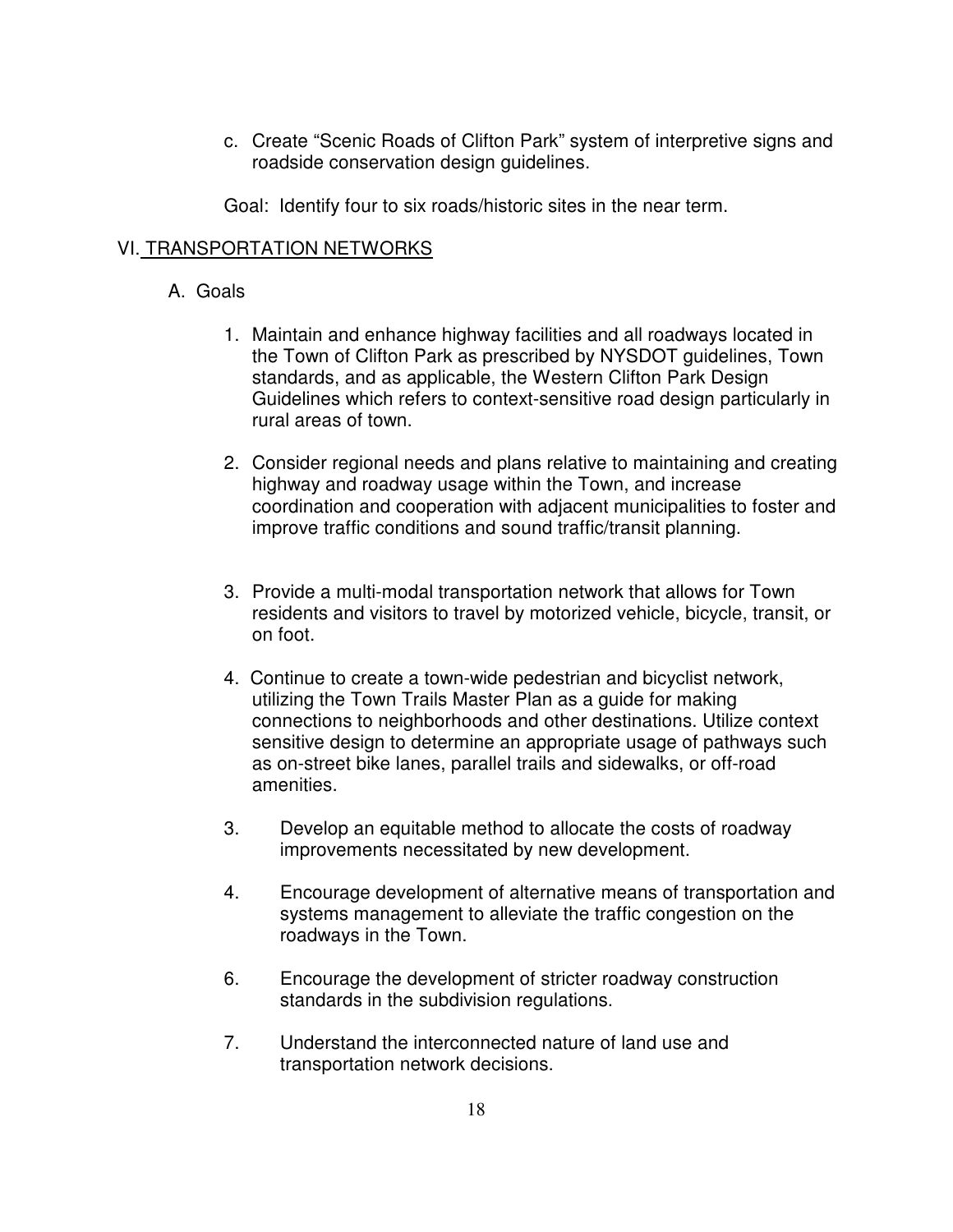- 8. Improve traffic and pedestrian safety by marking roadways with reasonable speed limits.
- 9. Construct Town roads to adequately accommodate emergency vehicles.
- 10. The Town should encourage and assist in the expansion of the public transportation system and other regional transportation services to Clifton Park as an alternative means of transportation for Town residents and visitors; especially senior citizens and those unable to drive.
- B. Strategies
	- 1. Through the planning process, the Town should implement procedures to assure that traffic and all foreseen cumulative results of development concerns are adequately addressed.
	- 2. Prepare and adopt an Access Management Plan to identify, rationalize and manage significant road corridors and access to the same. Examples of such practices may be preserving future rightsof-way; instituting/revising increased setbacks along existing roads; encouraging shared driveways and on-site parking controls for all types of development. Wherever practicable, these practices should be initiated during the Planning Board review process.
	- 3. The Town should assess public and private road specifications to introduce a variety of standards linked to specific transportation and community development needs.
	- 4. The Town should continue to support and/or promote the following projects and programs:
		- a. Regular maintenance of Town-owned roads on an 8 to 10 year basis;
		- b. Continuation of the Highway Department's 2-8-14 program for reconstruction, repaving and resurfacing of Town-owned roads.
		- c. Link Town of Clifton Park bicycle and pedestrian paths with those in neighboring communities.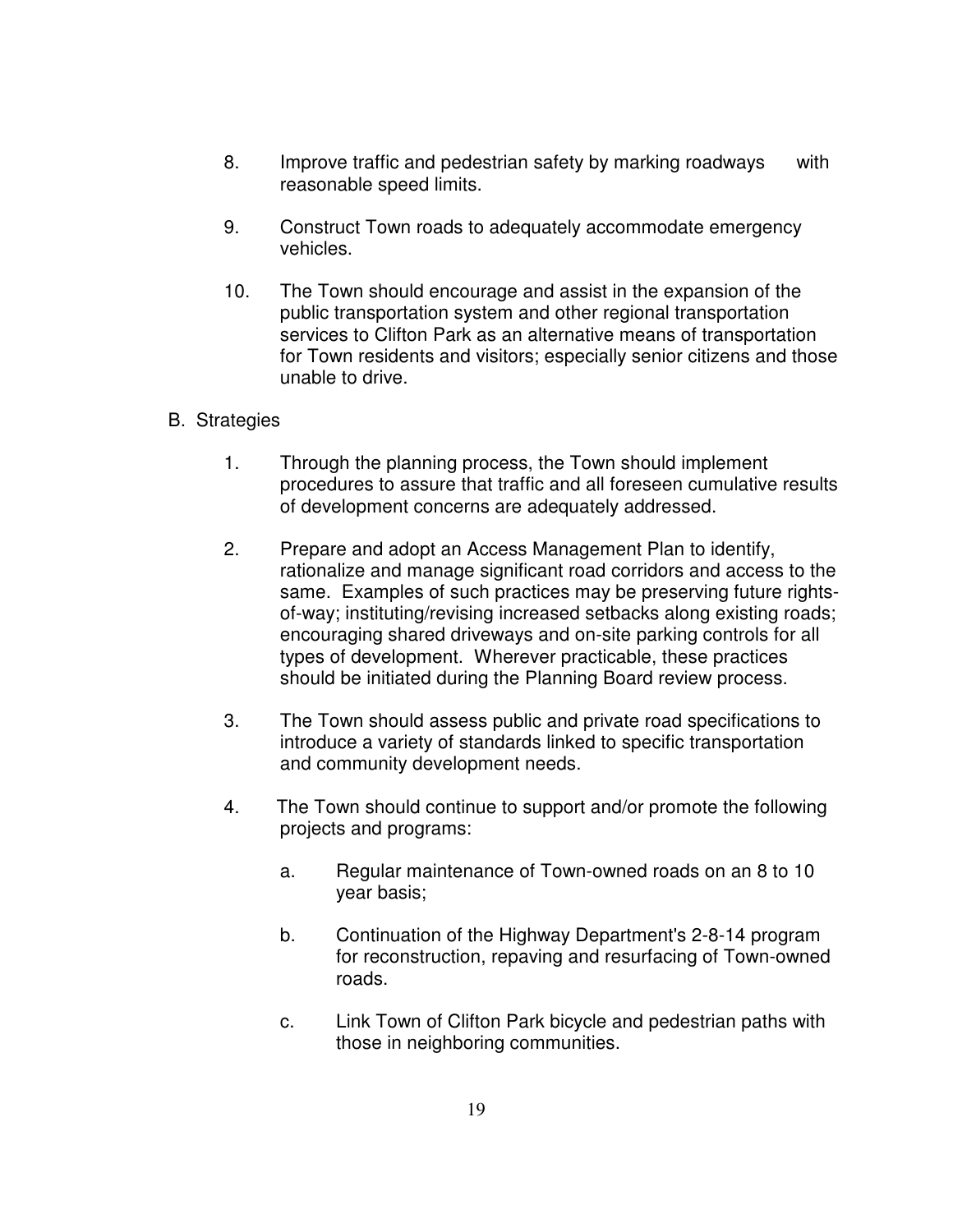- 5. The Town should continue to pursue the implementation of an effective multi-modal transportation system; including to encourage and assist in the expansion on the public transportation system and other regional transportation services to Clifton Park.
	- a. Encourage expansion of transit lines in Clifton Park to serve regional employment centers. This should be coordinated with park and ride lot locations.
	- b. All existing and potential Northway interchanges as well as the western part of Town--particularly the Rexford area- should be considered for development of park and ride facilities.
	- c. The Town should continue development of pedestrian and bike paths to service the Town as proposed in the Trails Master Plan.
	- d. The Town should review and implement appropriate procedures to facilitate safe pedestrian crossings of roads.
	- e. The Town should complete the transportation monitoring and planning system in concert with traffic impact studies to continuously assess the state of Town transportation facilities.
- 6. Evaluate the overall impact of proposed state, county and local roadway improvements upon circulation in Clifton Park.
- 7. Incorporate pedestrian and multi-use trails into site plan review and subdivision review processes.

# VII. PUBLIC UTILITIES

- A. Goals
	- 1. Water System
		- a. Ensure an ample supply of potable water for all residents by working with the Clifton Park Water Authority, Rexford Water District, and all water districts serving the Town.
	- 2. Sewer System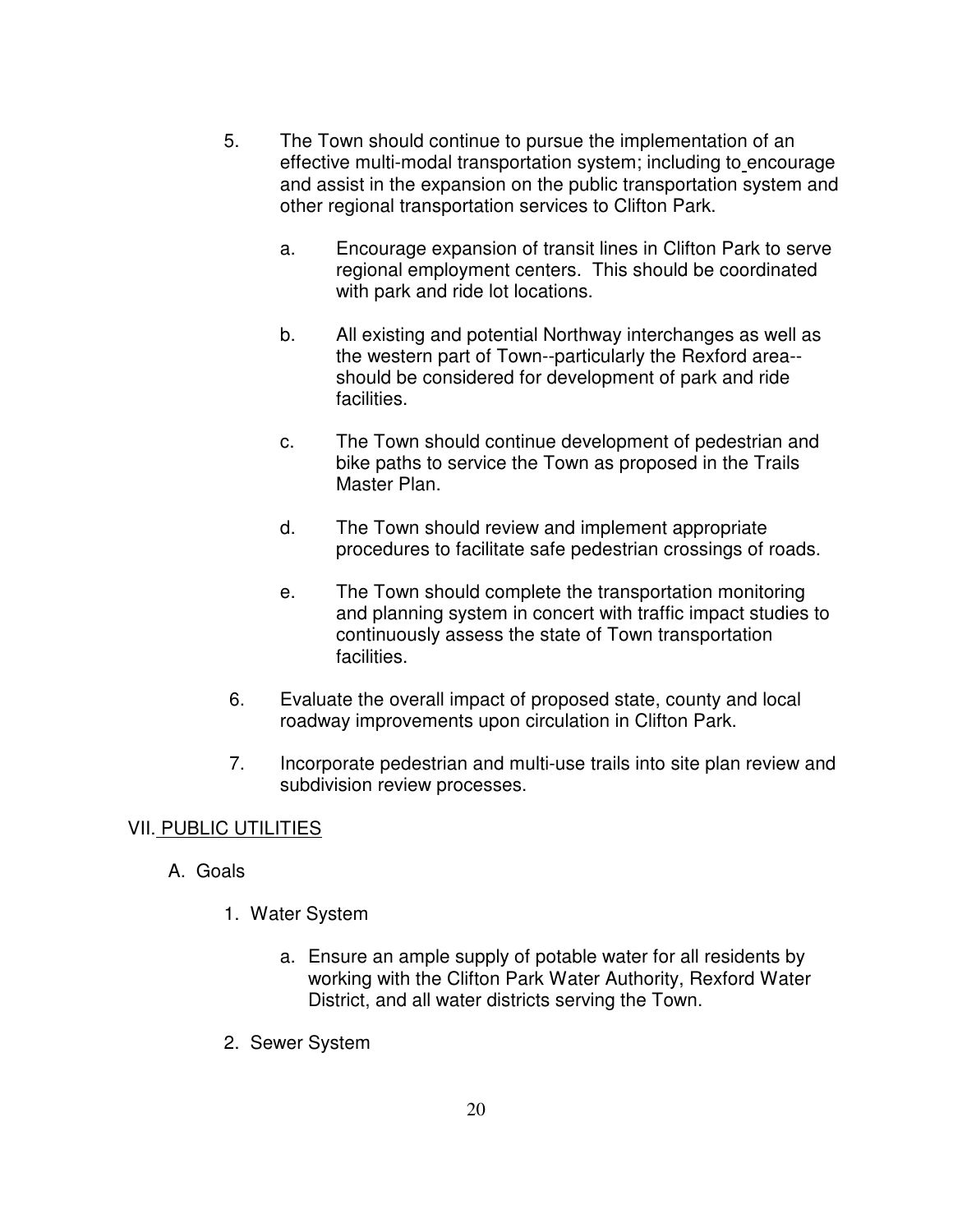- a. Pursue the acquisition through purchase, transfer, and/or the maintenance and operation of privately-owned sewer companies serving the Town of Clifton Park by the Saratoga County Sewer District, as long as the sewer systems are constructed to the county sewer district's construction standards.
- b. The Town should stipulate that all new sewer systems which are constructed in Town should conform with the Saratoga County Sewer District's construction standards.
- 3. Solid Waste
	- a. Support continued use of solid waste transfer stations.
	- b. Cooperate fully in the search for alternative methods of solid waste disposal.
	- c. Support continued use and expansion of the recycling program.
- B. Strategies
	- 1. The Town should encourage the Clifton Park Water Authority (CPWA) to continue its efforts to expand the Town-wide water distribution system.
	- 2. The Town should assist the Clifton Park Water Authority in identifying those sensitive environmental resources that must be maintained and protected.
	- 3. The Town recognizes the importance of its valuable groundwater resources and encourages development of additional groundwater resources and protection strategies.
	- 4. All future water line extensions must demonstrate adequate fire flow, and meet all CPWA and Town specifications. The Town supports the future development of a Town-wide sewer system, in concert with the Saratoga County Sewer District.
	- 5. As operator of several municipal separate storm sewers, the Town of Clifton Park will work to incorporate the required ordinances into the Clifton Park Town Code to remain in compliance with the NYSDEC and USEPA.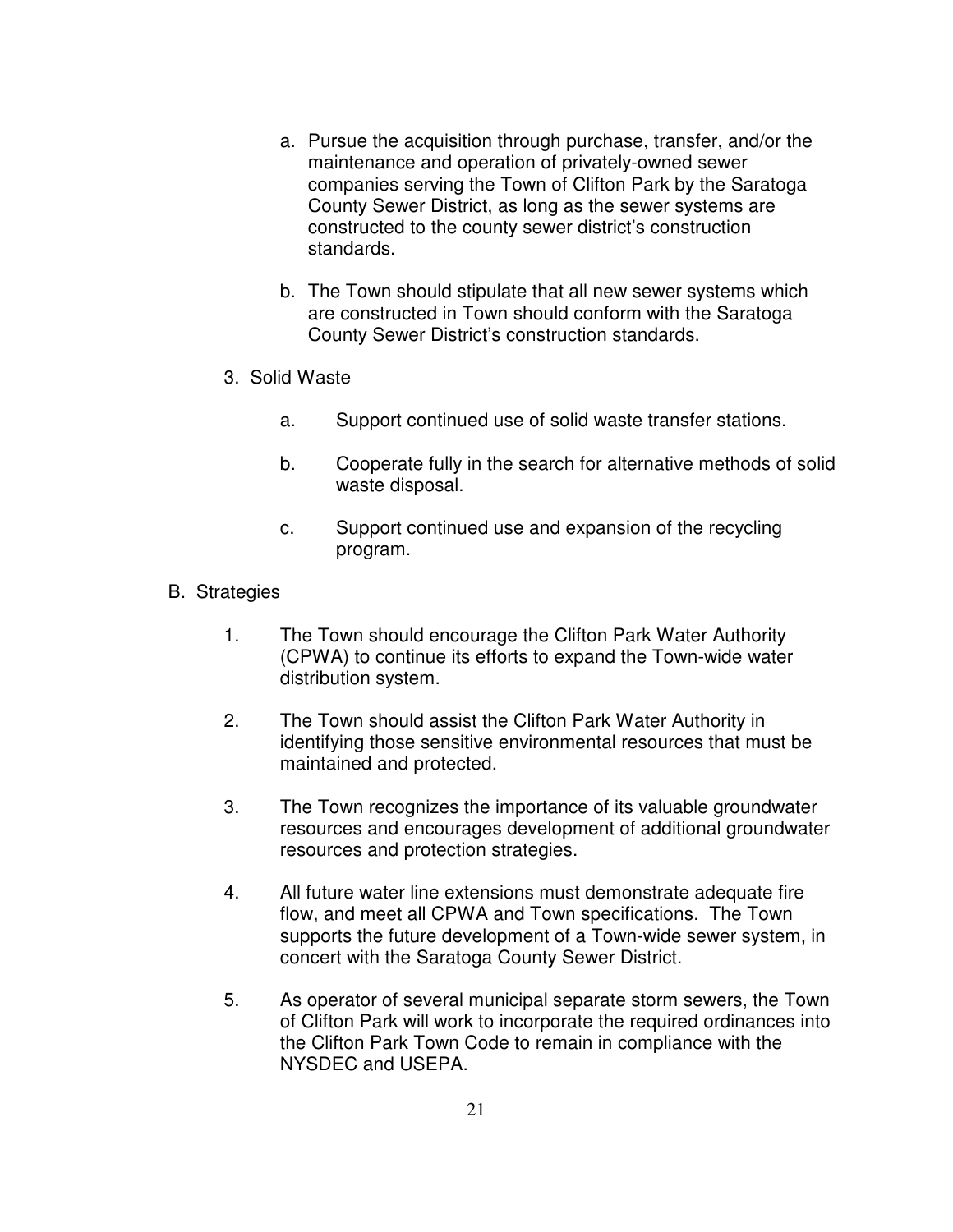- 6. The Town shall integrate its needs for solid waste disposal with a future county system.
- 7. The Town should continue to expand its recycling facilities with the goal to increase participation and scope.

# VIII. ENVIRONMENT

# A. Goals

1. To require that all future development be carried out in an ecologically sound manner and that environmentally sensitive areas continue to be protected.

- 2. To protect drinking water quantity and quality.
- 3. To protect natural areas for wildlife habitat and environmentally sensitive areas.
- 4. To preserve open space for ecological, aesthetic, agricultural and recreational purposes as set forth in detail in the Town of Clifton Park Open Space Plan.
- 5. Conserve land and water resources on a watershed basis of analysis for drinking water protection.
- 6. To protect wetlands and stream corridors for their benefits to wildlife habitat, flood and stormwater control, groundwater protection, erosion control and recreation.

a. To prevent stormwater handling capacity and water quality from being diminished by future development.

b. To nurture a strong environmental stewardship ethic among all members of the Clifton Park community.

7. To mandate tree preservation in developing and developed areas of town to the greatest extent practicable.

- B. Strategies
	- 1. To require that all future development be carried out in an ecologically sound manner and that environmentally sensitive areas continue to be protected by: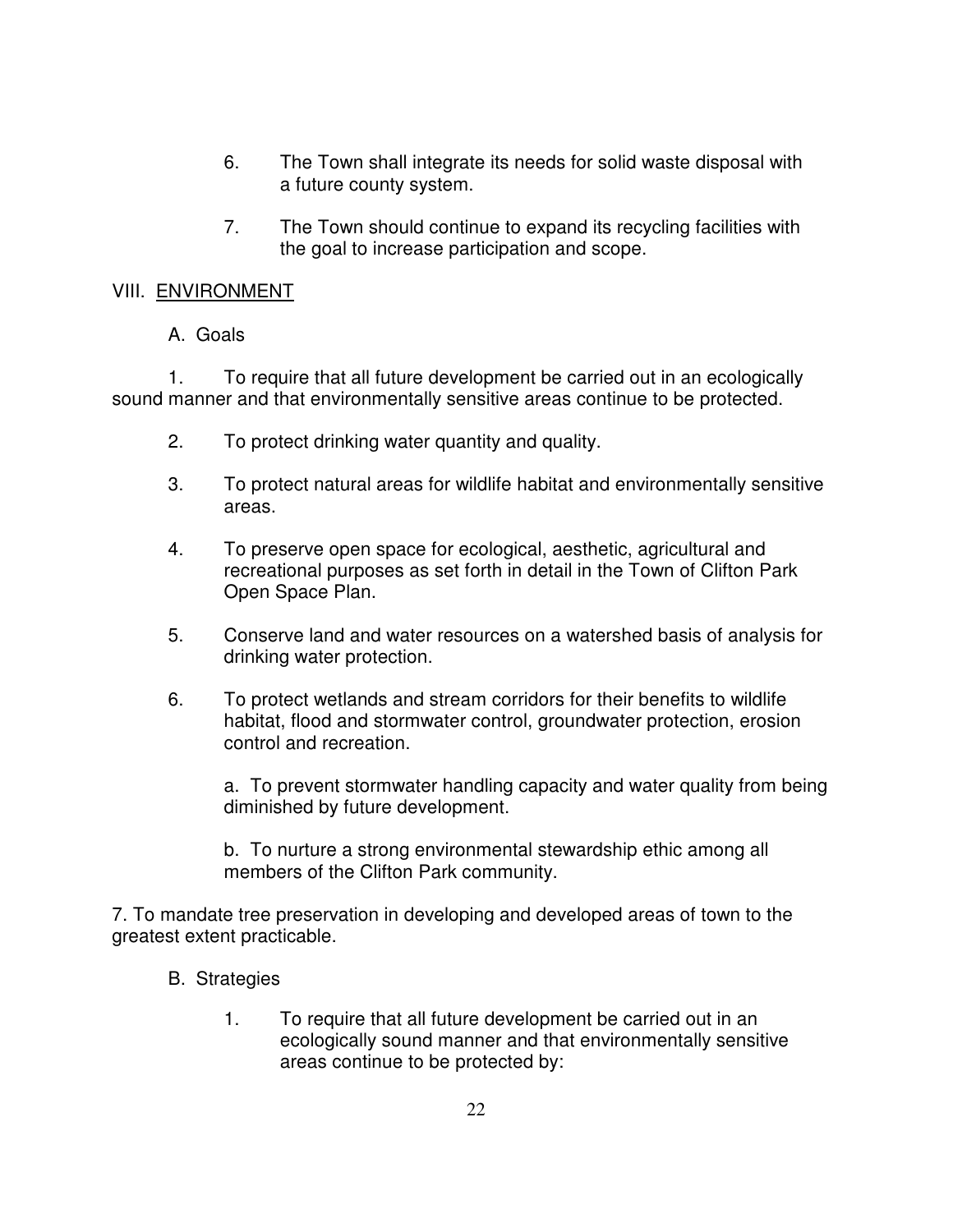- a. Ensuring that the State Environmental Quality Review Act where appropriate, remains an integral part of all Town planning and decision-making processes.
- b. Limiting alteration of existing topography to prevent sedimentation in streams, ponds and wetlands
- c. Using effective soil erosion control plans with detailed mitigation methods for development and construction near waterways. Costs for these measures should be equitably distributed among all parties benefiting from such plan, and any remedial actions required to correct erosion problems should be charged back to the responsible parties.
- d. Employing conservation based development design where appropriate such as is reflected in the conservation residential zoning for Western Clifton Park and cluster zoning which is reflected in Eastern Clifton Park, to conserve valued open space resources.
- e. By identifying and providing further means of protection to highly sensitive watershed areas; adopting aquifer recharge protection regulations as an overlay in order to more closely manage land use activities.
- f. Integrating more comprehensive oversight in the planning, construction and post-construction to ensure sound construction practices are used to control erosion and sedimentation of waterways and minimize drainage and flooding issues with future development.
- g. Enforcing greenspace mandates and promoting a hierarchy of greenspace preferences during the plan review process which places greater value on large intact greenspace over segmentation.
- 2. To preserve open space for ecological, aesthetic and recreational purposes by:
	- a. Continuing to use the expertise of the Town Environmental Conservation Commission; the Town Environmental Specialist; the Town Open Space, Trails and Riverfront Committee; and the Town Open Space Coordinator for their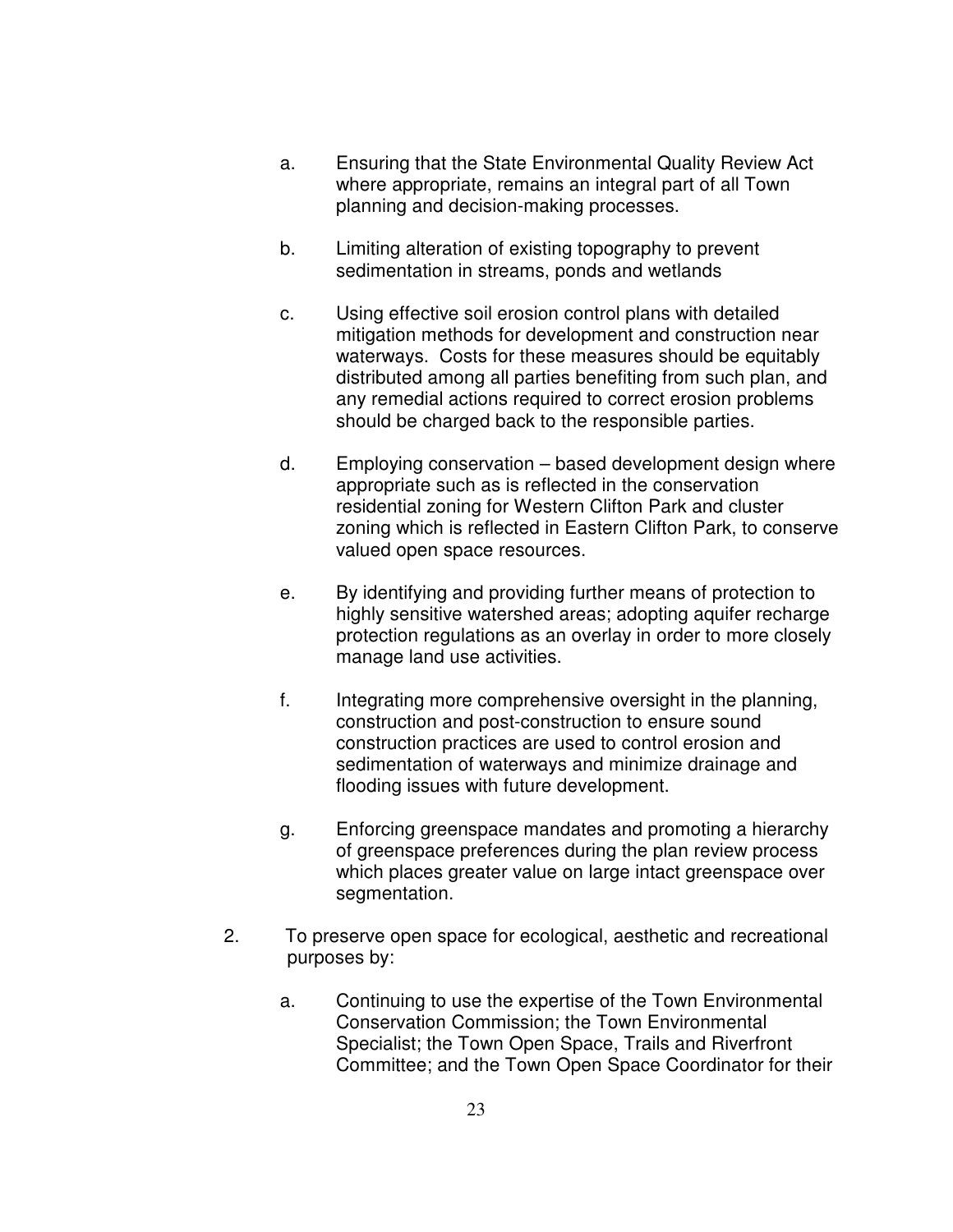expertise in this area. Work with other Local, County, State, Federal agencies and other partners such as land trusts and conservation organizations as is applicable on open space protection.

- b. Establishing and protecting drinking water resources, wildlife habitat, farmland, parks, trails and other recreational areas, scenic areas.
- c. Employing cluster zoning and conservation design, where appropriate, and identifying highly sensitive watershed areas; adopting aquifer recharge protection regulations in order to more closely manage land use activities.
- d. Conveying land in lieu of parkland fees, where appropriate and cost efficient, should be encouraged during subdivision and Planned Unit Development (PUD) review.
- e. Requiring special setbacks along the Northway and where commercial and residential developments abut.
- 3. To protect wetlands and stream corridors for their benefits to wildlife habitat, flood and stormwater control, groundwater protection, erosion control and recreation by:
	- a. Expanding wetland mitigation options as fostered by the Environmental Conservation Commission and Army Corps of Engineers.
	- b. Preservation/acquisition of watershed (aquifer recharge) lands.
	- c. Supporting proper development practices within flood prone areas as indicated in the Town's floodplain management regulations.
- 4. To prevent stormwater handling capacity and water quality from being diminished by future development by:
	- a. Implementing sound construction practices to control erosion and sedimentation of waterways and maintain existing drainage features.
	- b. Developing a town-wide stormwater management plan and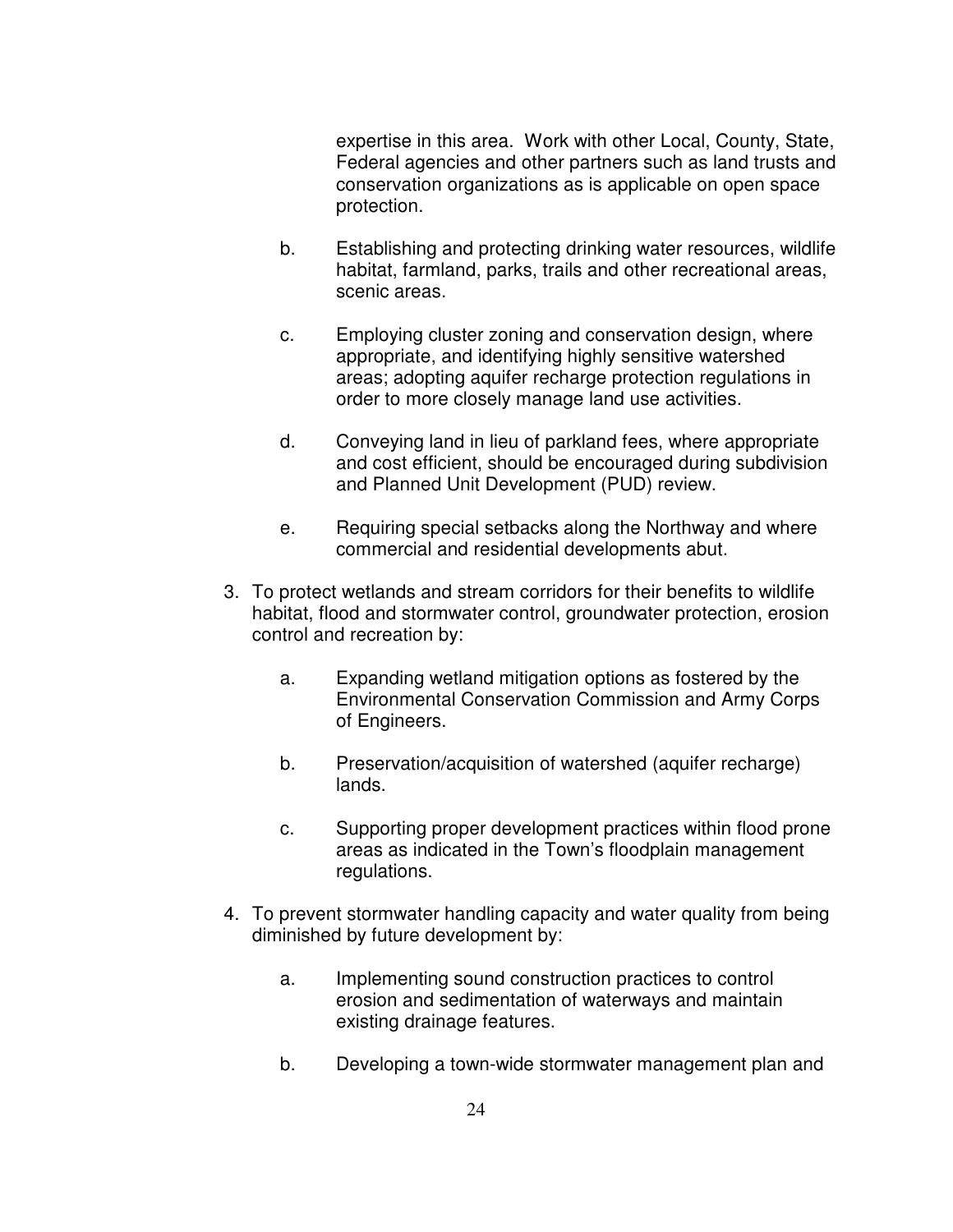establish responsibility for the operation and maintenance of existing stormwater management areas.

- c. Integrating appropriate best management practices (BMP's) within the planning process and town policies.
- d. Working to achieve the goals as outlined in the Notice of Intent filed by the Environmental Specialist for the Phase II Stormwater Requirements.
- e. Maintaining and supporting all stormwater management goals, regulations and laws as promulgated by the New York State Department of Environmental Conservation and the Town of Clifton Park.
- 5. To nurture a strong environmental stewardship ethic among all members of the Clifton Park community by:
	- a. Establishing an Environmental Stewardship Award program to acknowledge members of the community who have shown leadership in an activity that furthers the understanding and appreciation of the Town natural environment among members of the Clifton Park community.
	- b. Encouraging landscape beautification by working with nonprofit community groups to participate in the beautification of the Town.
	- c. Sponsoring a Community Household Hazardous Waste Day which provides participatory opportunities to the community.
- 7. To encourage tree preservation and reforestation to the greatest extent practicable by:
	- a. Support planting of trees and other beautification efforts of Open Space, Riverfront and Trails Committee or other interested organizations or groups.
	- b. Encouraging tree preservation during the site plan review and subdivision review process. Explore concept for requiring applicants to use a landscape architect or a professional tree expert to identify key trees to conserve as part of the review process, and ensure town has expertise/resources to enforce tree preservation during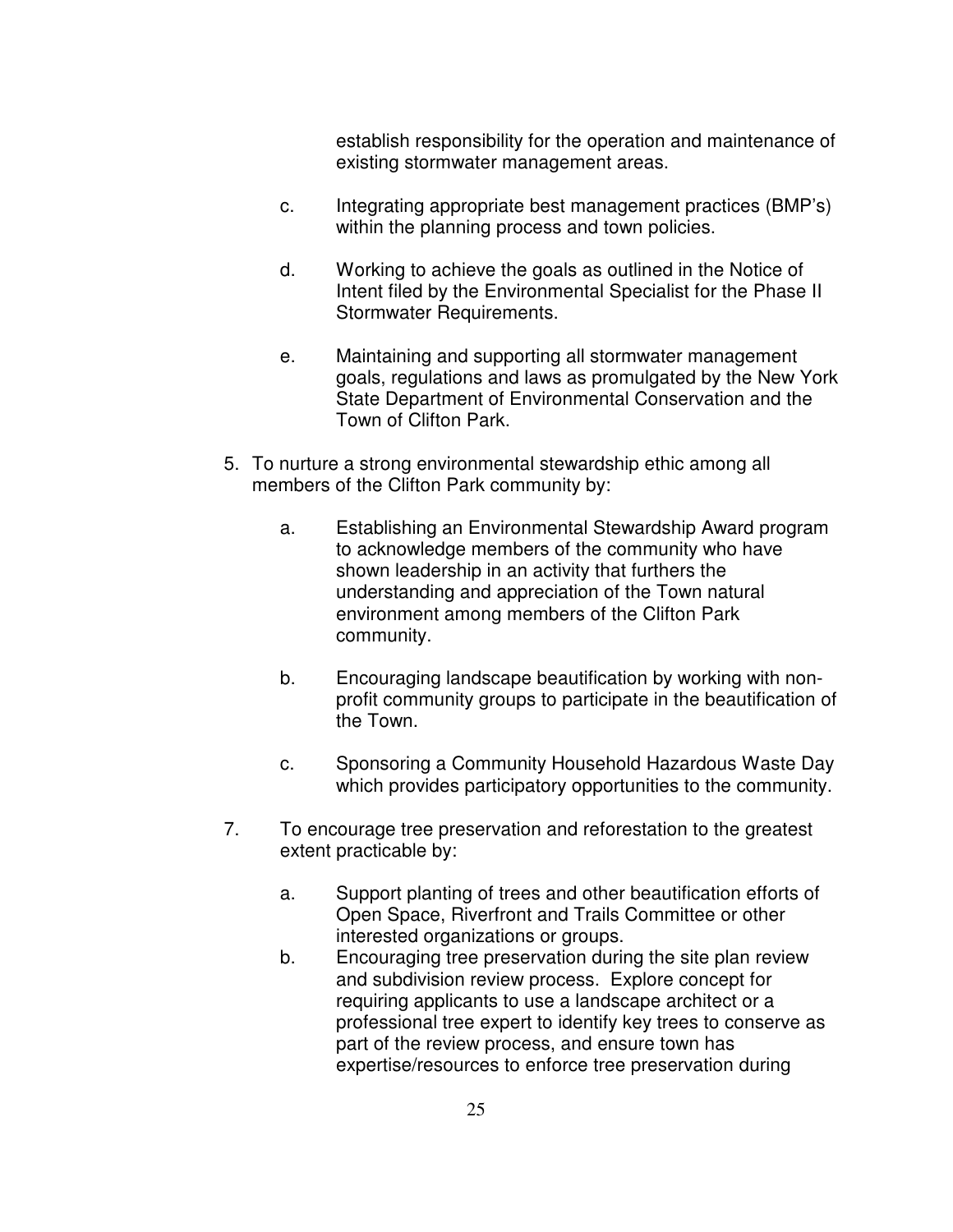construction phase.

c. Maximizing tree preservation during construction of all recreational areas, trails and multi-use pathways

# IX. Quality of Life

A. Goals

Ensure that a high quality level of public facilities and services are provided to Town residents.

- 1. Emergency Services
	- a. Continue to monitor the population growth and development in the Town with regard to future improvements to existing fire district facilities and additional support needs;
	- b. Encourage the Clifton Park Water Authority and other public water districts to ensure that any expansion of the existing water supply system in the Town has adequate firefighting capabilities, without which new development should not be permitted.
	- c. Continue to support the ambulance districts, in terms of funding, equipment and personnel.
	- d. Continue to improve Town-wide police protection through cooperation with the New York State Police and Saratoga County Sheriff's Department.
- 2. Government Services
	- a. Assure that all municipal departments are properly staffed and be aware of the needs of department heads in order to maintain an adequate level of service.
	- b. Provide adequate space for the administrative function of Town government.
	- c. Ensure that the Town of Clifton Park government is wholly accessible to all Town residents.
	- d. Maximize citizen participation in all community decision-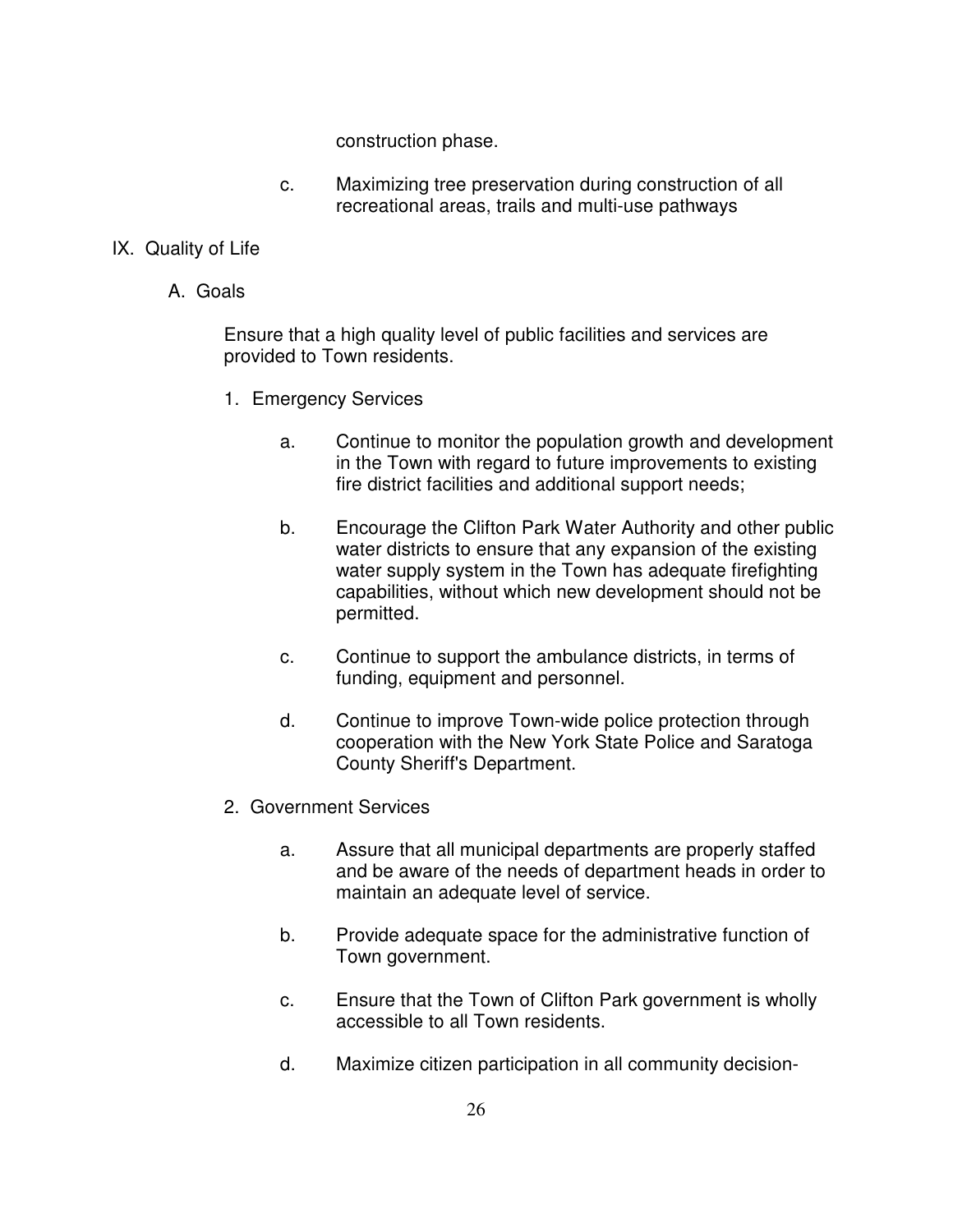making processes.

e. Provide viable electronic services to the greatest extent practicable.

#### 3. Education

- a. To the extent practicable, participate in providing all relevant forums towards the enhancement of educational opportunities for residents of all ages.
- b. Continue to work closely with the school districts in the Town of Clifton Park.

# 4. Recreation

- a. Provide a wide range of conveniently located recreational facilities designed to meet the general needs of residents of all ages; to encourage acquisition of lands for future recreational needs, active and passive; to provide essential programs; and to network with other organizations/agencies in the community. In addition to recognizing the intrinsic value of recreational activity, programming will be designed to encourage a healthy mind, body and spirit.
- b. Establish land acquisition and development funds to finance needed improvements as well as the planned expansion of the Town park system.
- c. Encourage the use of all existing Town recreational facilities.
- d. Expand existing and develop new opportunities for public waterfront access, recreational enjoyment, and scenic appreciation along the Mohawk River.
- e. Promote opportunities for residents' to incorporate physical activity into their daily lives.
- 5. Senior and Youth Services
	- a. Explore policies that include affordable and appropriate housing, supportive community features and services, and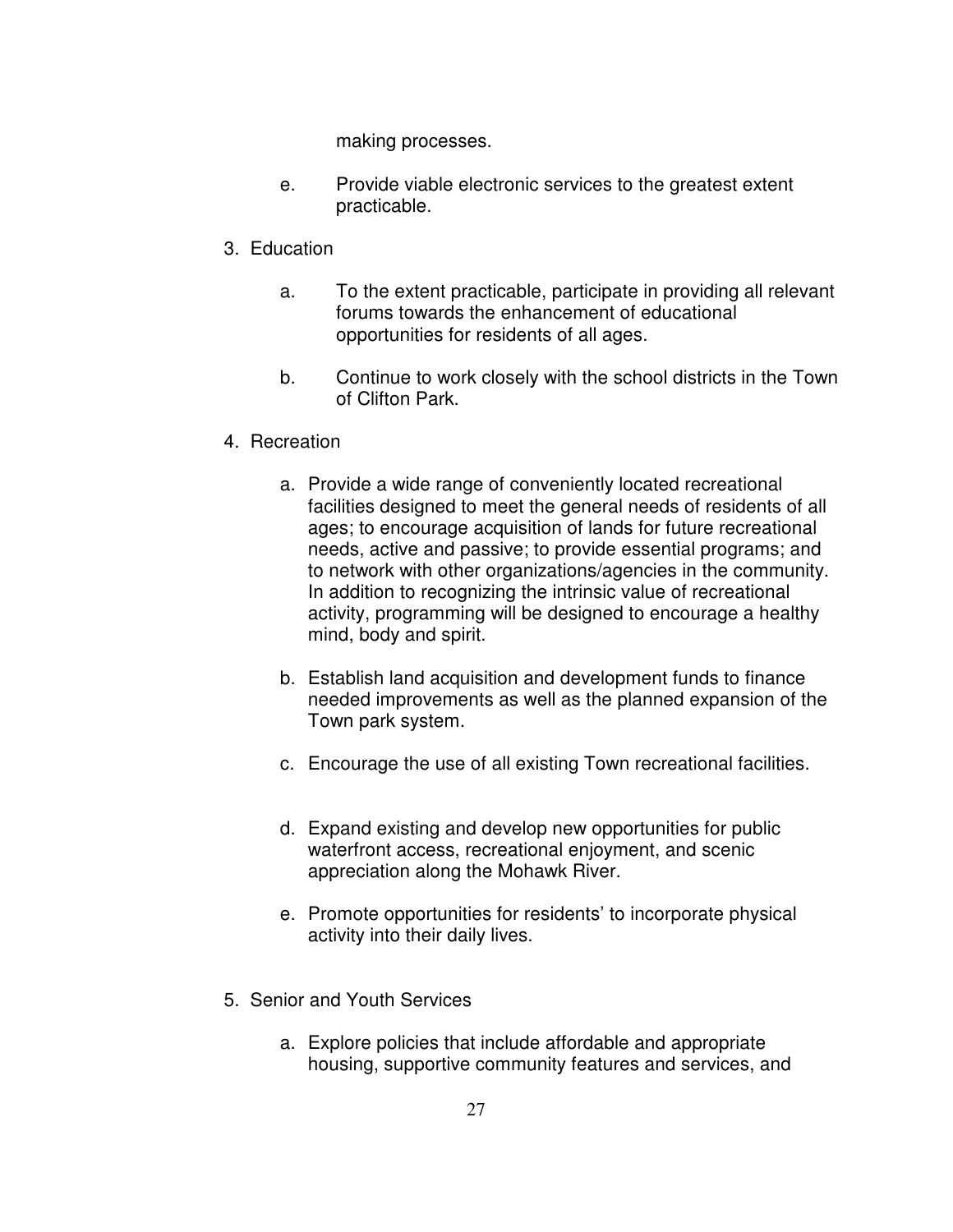adequate mobility options, which together facilitate personal independence and the engagement of residents in civic and social life over a lifetime. This includes support for the growth of senior services and activities within the Town and encourage the development of housing, health care and related services. The senior population is expected to grow dramatically in the near future and the level of senior services should grow commensurately.

- b. Continue to support youth services and activities that provide valuable programs for our young people.
- 6. Historic Preservation
	- a. To protect Clifton Park's rich heritage by preserving and protecting the historic resources within the Town.

b. Seek to develop continuing and diversified programs of artistic, cultural, and educational events for the general public.

- 7. Arts and Culture
	- a. Recognize the arts and other cultural and entertainment events as being vital to the quality of life of town residents. Encourage public-private cooperation, the town will seek to develop year long indoor facilities devoted to artistic, cultural, and educational events for the general public, especially the youth of our community.
	- b. Seek to develop continuing and diversified programs of artistic, cultural, and educational events for the general public.

# B. Strategies

- 1. Emergency Services
	- a. The Town will continue to work closely with the Emergency Services Advisory Board and member services to determine and respond to the additional equipment, facility and personnel needs taking into consideration the desirability of regionalized services.
	- b. The Town recognizes the significant future need for adequate police services and will continue to evaluate cost effective methods of providing adequate police services.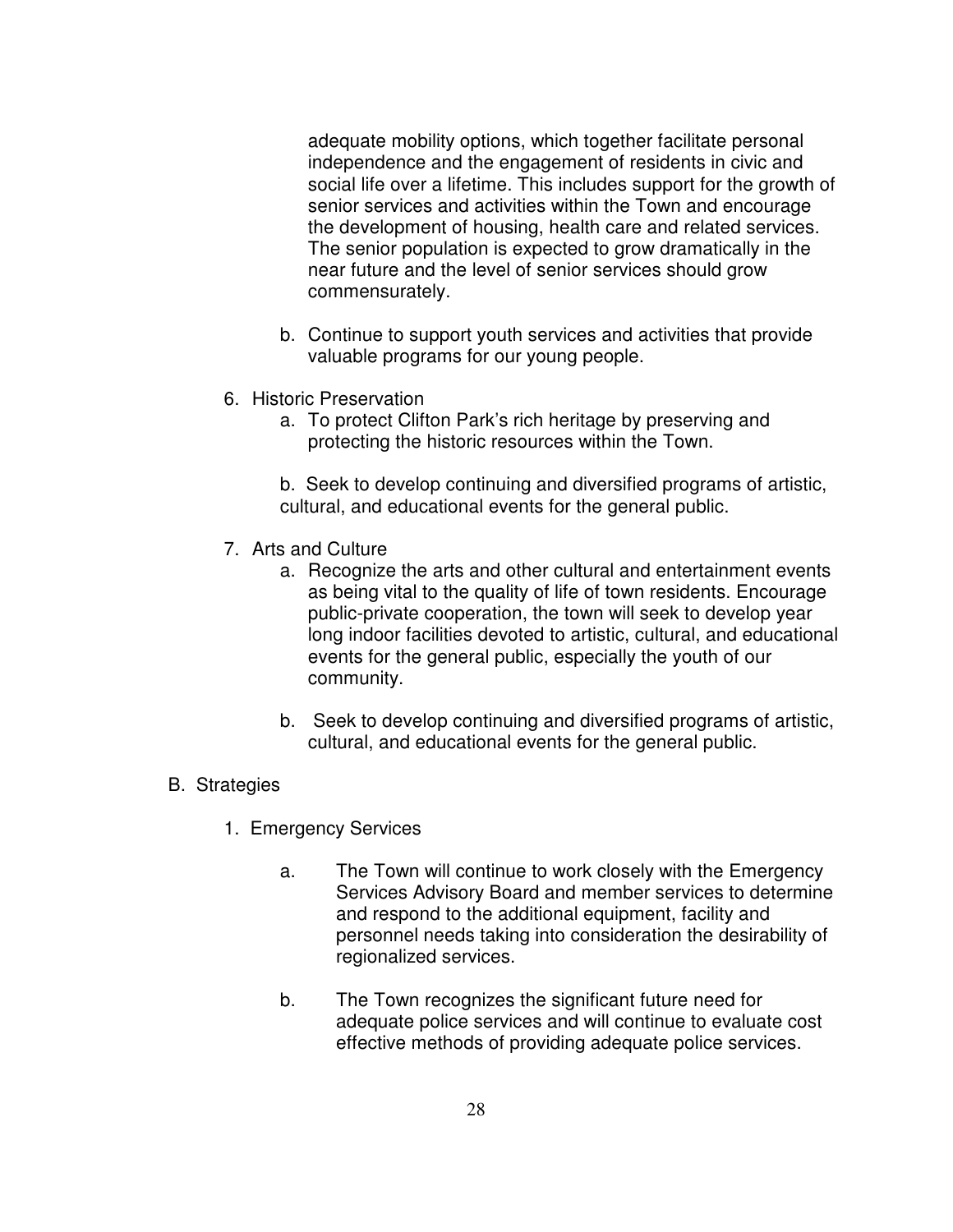- 2. General Government
	- a. The Town should monitor and continue to assess personnel needs and physical space of general government.
	- b. Promote participation in E-Government by encouraging and expanding town electronic services to Town residents and encouraging public participation in Town business.
- 3. Education
	- a. The Town shall maintain an on-going working relationship with all educational organizations and inform them of all developments within the Town that may affect their operations.
- 4. Recreation
	- a. The Town shall continue to review and amend its system of approving parkland acceptance through the dedication process to ensure that the land is compatible with the recreation and environmental needs of the particular neighborhood and the Town. Guidelines for recreational needs should be established based on available land and the number of residences in a given area.
	- b. The Town recognizes the current and future need for additional playlots, playgrounds, fields and parks commensurate with residential development, as well as a maintenance policy for existing facilities.
	- c. The Town should periodically review the need for additional recreation personnel to operate its programs and facilities. Volunteer efforts should be utilized where possible.
	- d. The Town will proceed in the establishment of interconnected parks through the dedication of subdivision land, acquisition of adjacent land, and the use of public and other private land.
	- e. The Town recognizes the need to develop additional pedestrian and bicycle facilities as alternative forms of transportation, linking neighborhoods with schools, shopping areas, employment centers and other civic centers as established in the Trails Master Plan and as adopted by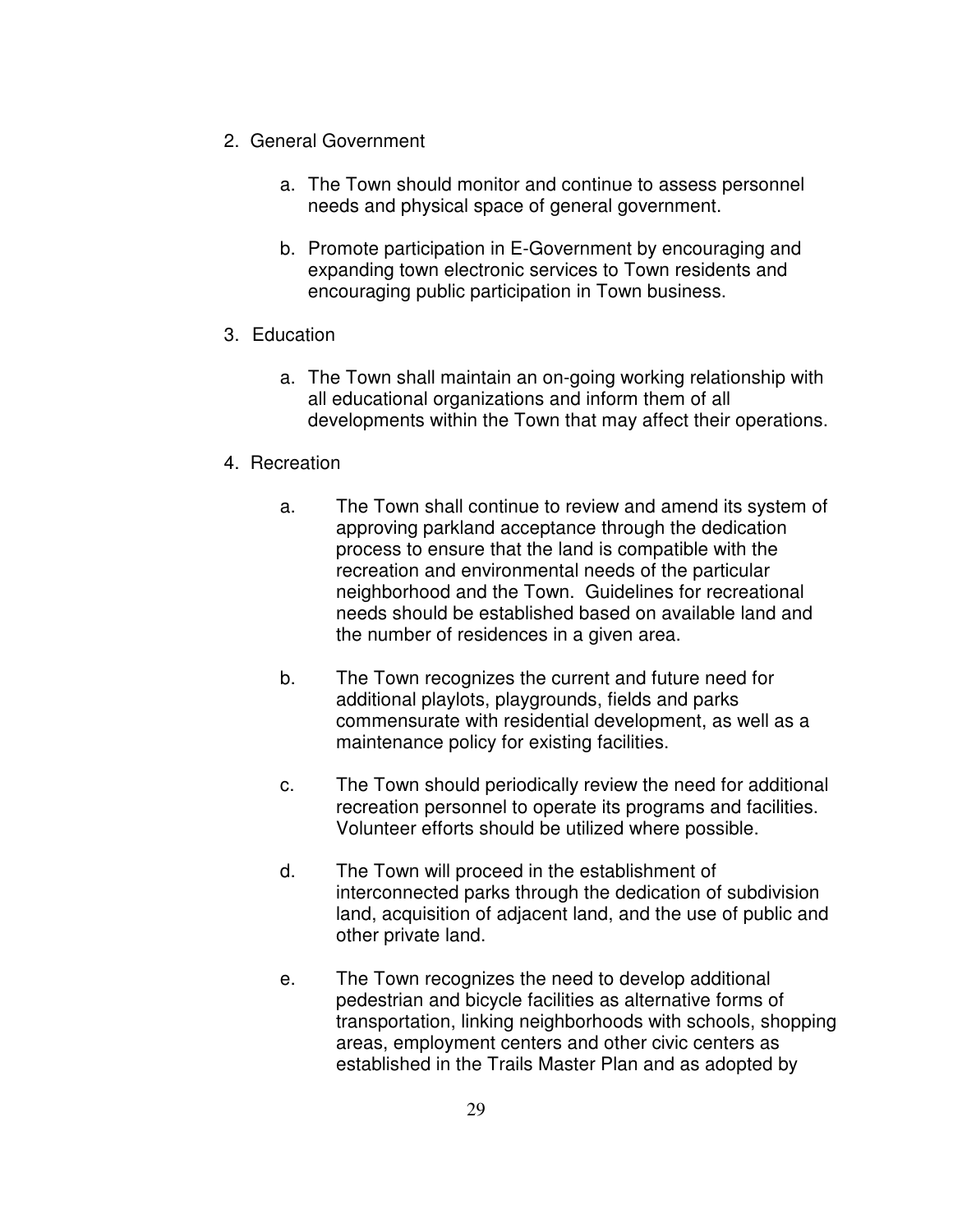reference herein.

- f. The Town supports the preparation, adoption and implementation of a comprehensive open space plan utilizing public and private acquisition and preservation techniques which may be available;
- g. The Town should establish Town-wide recreational facilities to work in conjunction with the park districts' neighborhood parks and further development of the Clifton Common. To help organize and accomplish this, the Town should support the preparation of a Town-Wide Recreation Master Plan for coordinating a town-wide vision specific for active parkland.
- h. The Town recognizes the need to acquire, develop and/or preserve waterbodies and waterfront lands for ecological, scenic and recreational opportunities.
- i. Specifically, the Town will seek specific opportunities to increase, enhance and support public access and recreational enjoyment of the Mohawk Riverfront as is feasible, as a unique resource in the Town and Region;
- j. The Town recognizes the need and will seek to provide a full range of programming including artistic, cultural, social and sports activities with emphasis placed on program access for special populations;
- k. Park Districts
	- 1. The Town should continue to evaluate the structure and function of its park district system and enact appropriate legislation to expand park districts when new subdivisions are approved.
	- 2. Create local park districts in conjunction with residential subdivision and PUD approvals.
- 5. Senior and Youth Services
	- a. Continue to support the Senior Center and the services it provides, including access to such items as senior day care services and senior transportation services;
	- b. Encourage the development of appropriate senior residential and health care facilities;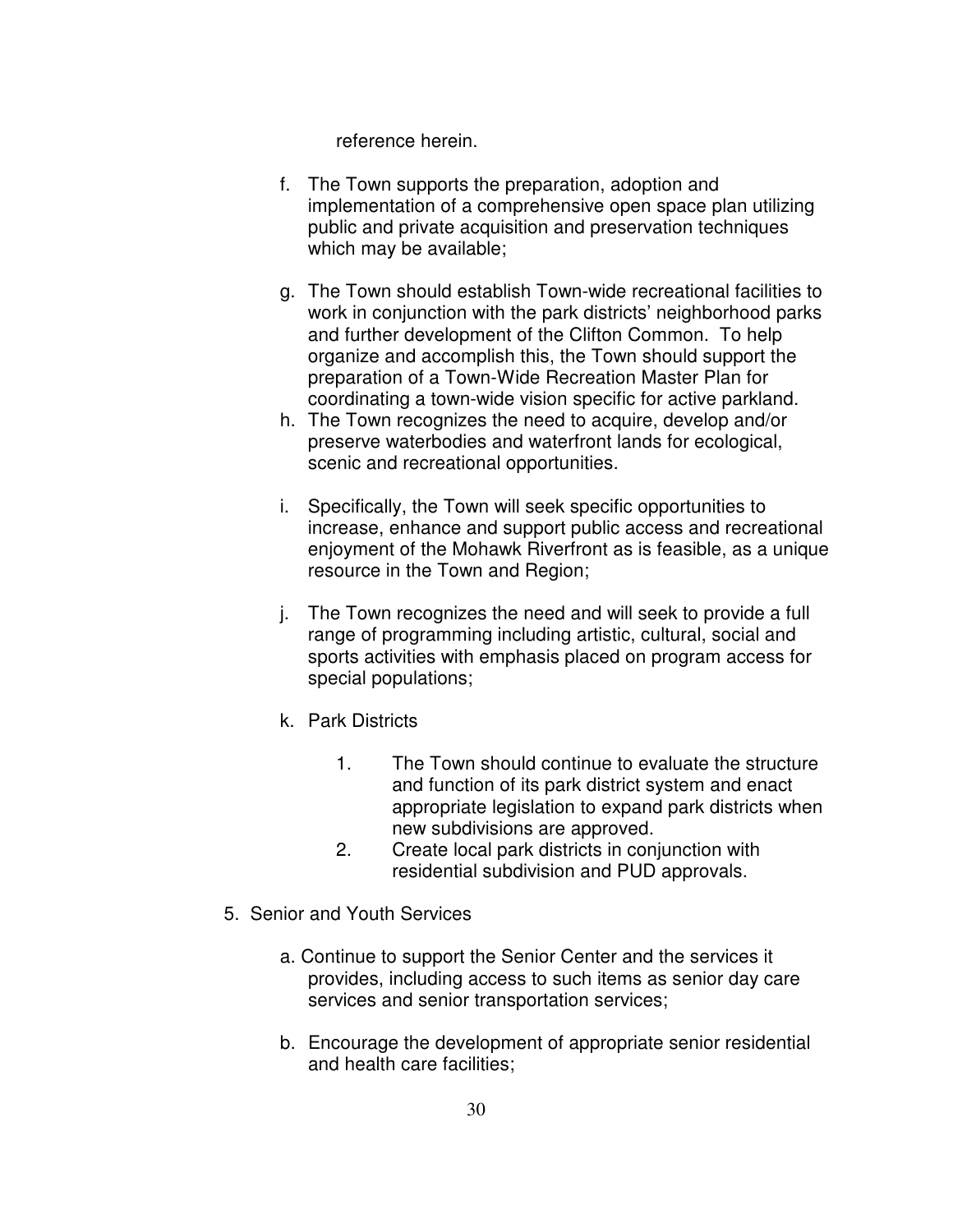- c. Continue to support the youth services center and programming known as CAPTAIN and encourage the growth and development of youth services; and
- d. Continue to support and expand summer youth and seasonal athletic programs.

# X. ECONOMY

- A. Goals
	- 1. Encourage economic health and stability through retention of existing business activities and diversification of the economic base.
	- 2. Achieve an orderly pattern of economic growth in concert with infrastructure availability, the environment and the diverse character of the Town.
	- 3. Support economic expansion and development programs as needed to increase employment opportunities and the tax base.
	- 4. Recognize and support local agricultural and farming businesses as important contributors to local economic diversity and health and fiscal stability.
	- 5. Continue to support joint ventures with other governments and the business community.
- B. Strategies
	- 1. The Town supports continued diversification of its economic base through trade, service, light and high technology facilities, together with office parks and agricultural businesses consistent with the diverse character of the community;
	- 2. The Town should work toward increasing the number and variety of employment opportunities for its residents;
	- 3. The Town shall work with all public utility services in support of future economic development;
	- 4. The Town recognizes that development projects can create a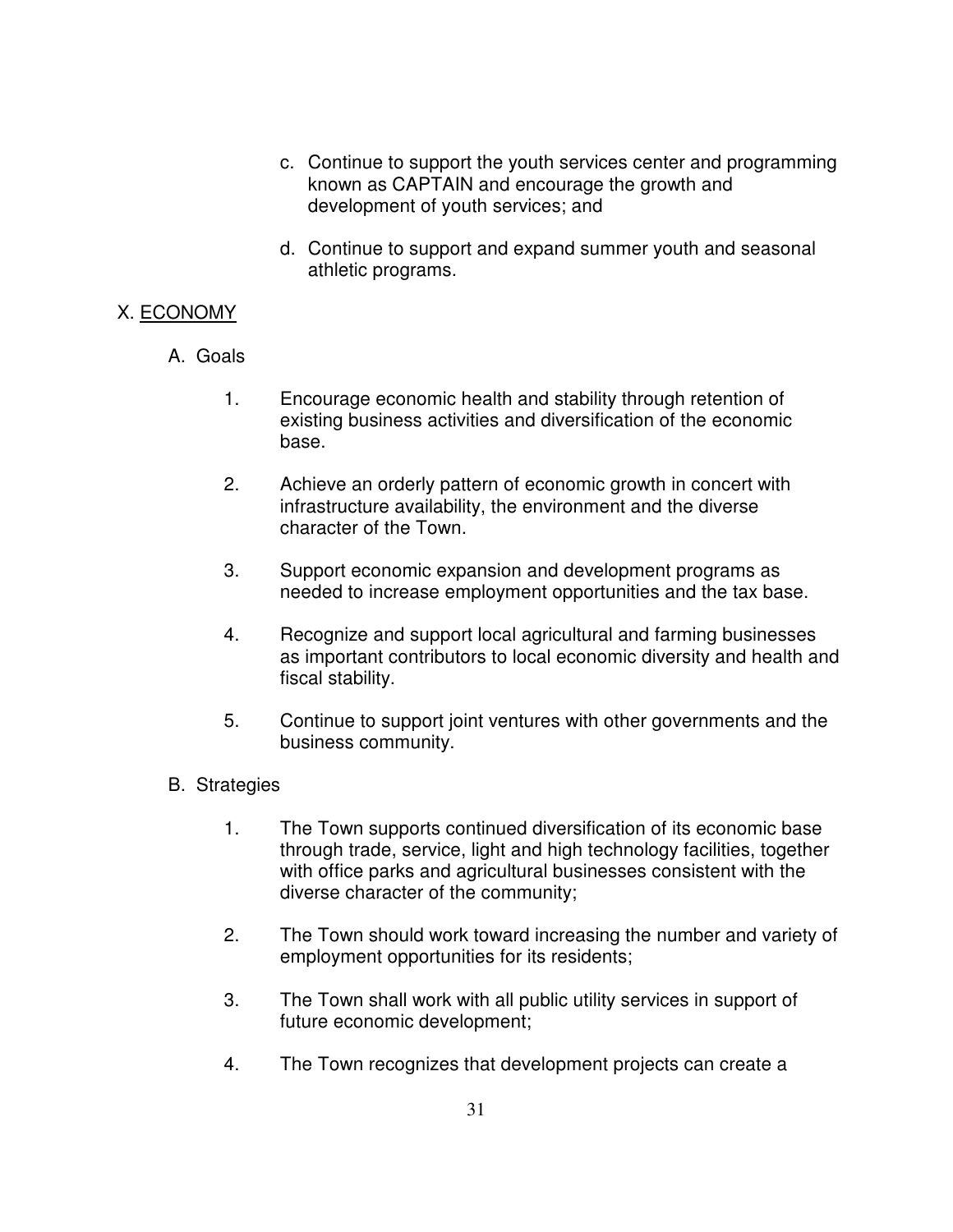significant impact on the fiscal stability of the Town and supports a fair and equitable method of assessing the added costs of development;

- 5. The Town recognizes that its centralized business corridor is located in the Exit 8 and Exit 9 area, together with Route 146 east of Vischer Ferry Road and Route 9. The Town shall enhance its working relationship with the various regional economic development agencies and encourage their involvement in securing business, commerce and corporate opportunities.
- 6. To achieve the Comprehensive Plan economic development goals, the Town should maintain an efficient and effective planning process.
- 7. The Town should utilize the services of SEDC and the State Economic Development Corporation to attract commercial and light industrial development to the Town.
- 8. The Town will continue to encourage growth, especially in the technology area within the Rt. 146 Corporate Commerce Zone.
- 9. The Town will continue to support and utilize the Empire Zone Program to encourage desirable and managed growth in Town.
- 10. The Town should support and allow for agri-tourism and farm market activities that support the farm character of the community as a diversification strategy for local farmers and agricultural producers.

#### XI. POPULATION AND HOUSING

- A. Goals
	- 1. Preserve and enhance the existing diverse residential, rural, and historic character of Clifton Park.
	- 2. Provide for diversity of housing taking into consideration social and economic realities.
- B. Strategies
	- 1. The Town should continue to encourage the existing housing mix with single family detached units as the predominant type.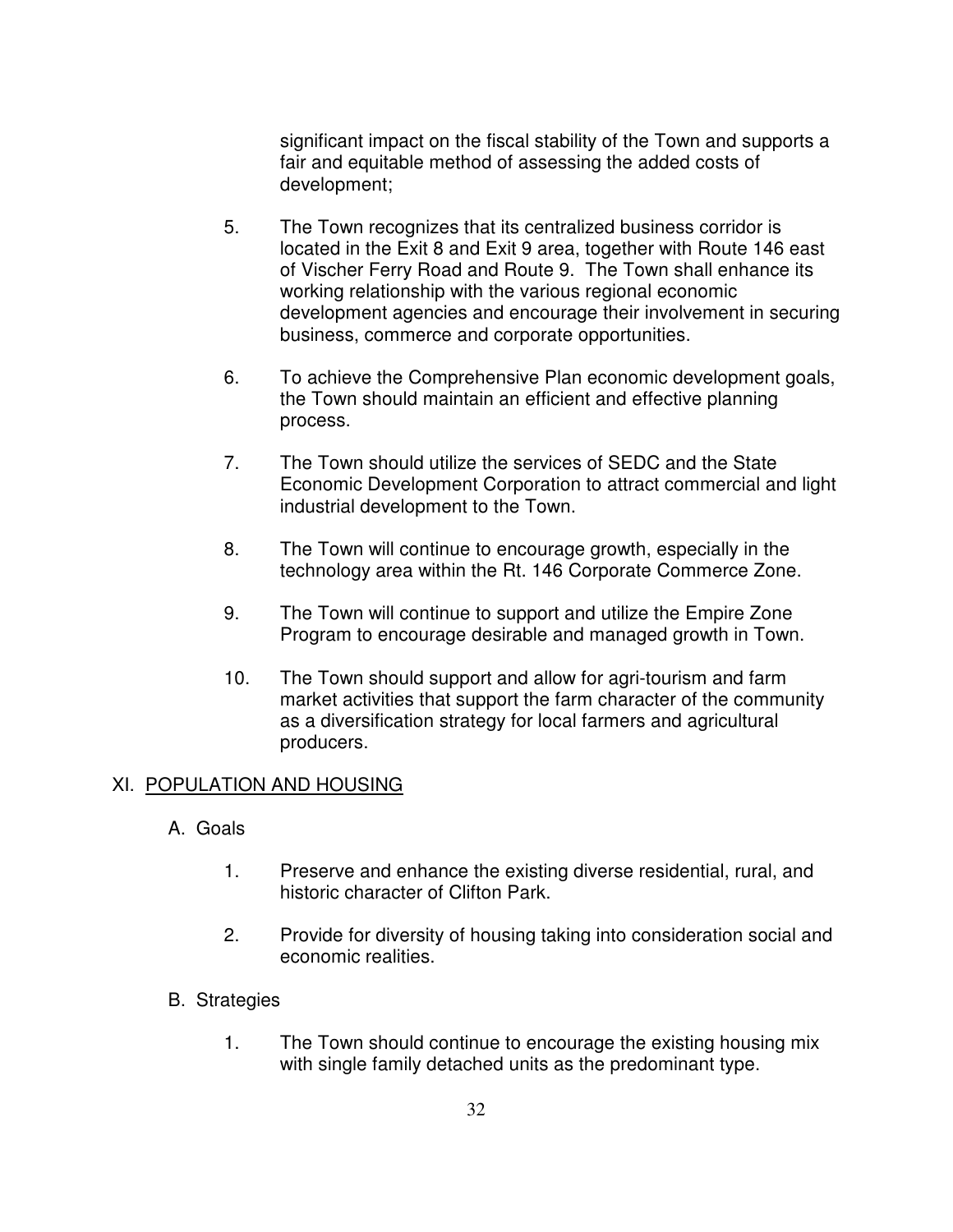- 2. The Town supports the development of regulations and incentives to increase the availability of housing to all segments of its population with special attention to the needs of senior citizens.
- 3. The Town supports development of a variety of housing densities to the extent they are compatible with surrounding development and have an adequate infrastructure.

# XII. LAND USE

- A. Goals
	- 1. Encourage pro-actively managed growth patterns that provide economic and social opportunity within physical limitations and ecological constraints.
	- 2. Continue to encourage pro-actively managed growth to occur in a manner that will enable the Town to develop the necessary support services in conjunction with land development.
	- 3. Preserve the property and environmental values of Clifton Park while allowing orderly use of previously undeveloped areas in a manner consistent with existing conditions and uses.
	- 4. Continue to provide and improve the coordination and decisionmaking process of planning and development matters.
	- 5. Maintain the diverse character of the community through proper location of business, industry and residences in the eastern corridor of the Town with specific recognition of the rural and agricultural nature of the western section of Town.
	- 6. Support the continued presence of farming and agricultural land uses including an agricultural district in the Town and all related activities therein.
	- 7. Recognize, encourage, and support the preservation of historic buildings, places and landscapes.
	- 8. Enhance public access and opportunities to enjoy the distinctive scenic, historic, environmental, and recreational features of the Mohawk Riverfront, including the features of the Mohawk Towpath Scenic Byway.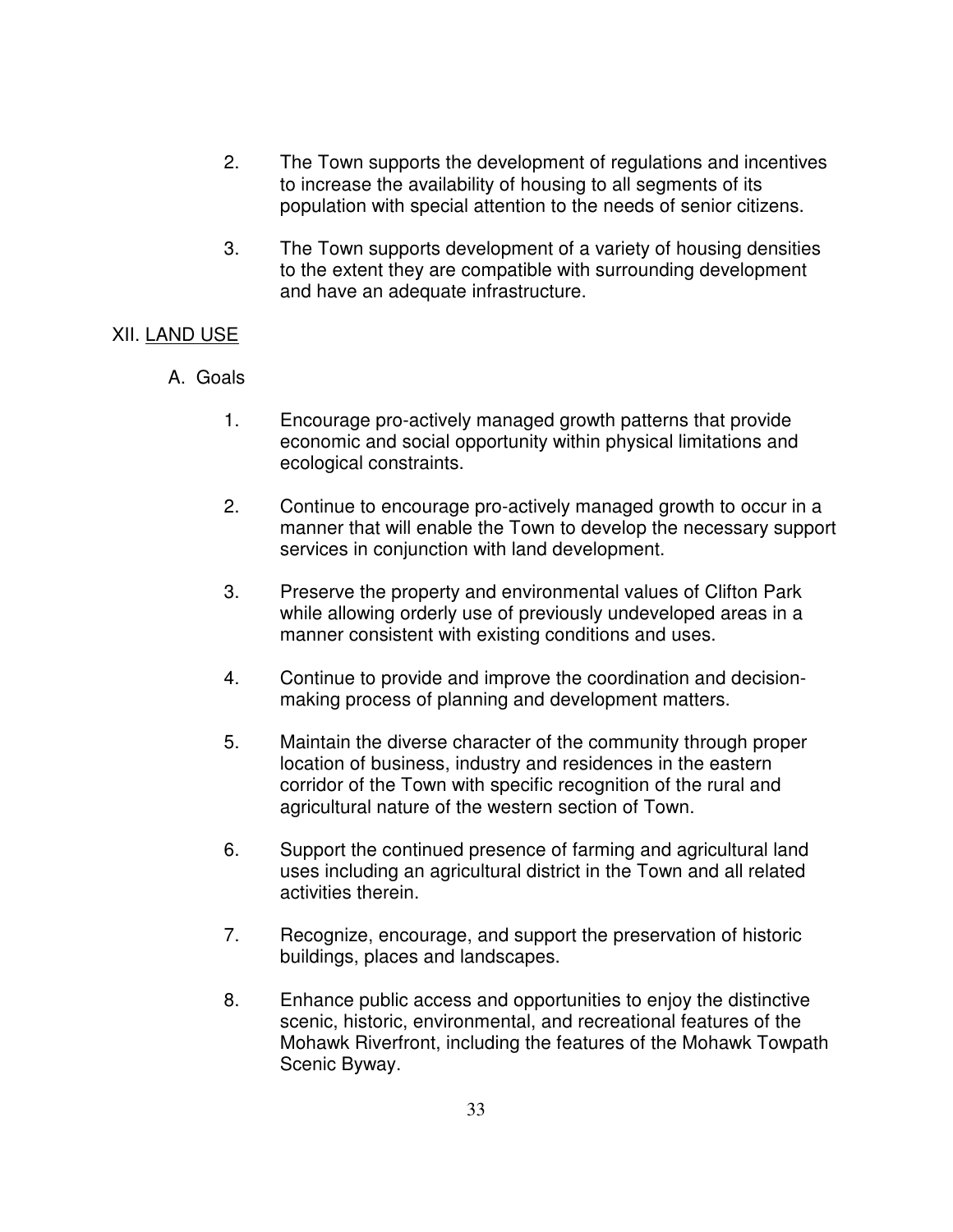# B. Strategies

- 1. Preserve the integrity of Clifton Park's residential neighborhoods by preventing encroachment of other incompatible uses in and around these areas and promote the retention of large open space areas;
- 2. Maintain commercial oriented land uses as they presently exist by:
	- a. Focusing business interests on the community commercial land use to the Exit 9, Route 9 and Route146 corridor. Higher intensity commercial development and redevelopment should take place within this established commercial core of the community. This corridor is the principal commercial growth corridor in the Town due to land availability and infrastructure in place.
	- b. Continuing business non-retail use with a residential footprint as a zoning tool for the Route 146 corridor east of Vischer Ferry Road. Significant redevelopment pressures highlight the necessity of special control measures such as density, service road(s) and/or curb-cut control.
- 3. The area bounded by Route 146, Clifton Park Center Road, Clifton Country Road and Vischer Ferry Road is emerging as a central education, civic and recreation complex. Existing residential neighborhoods should be buffered as further development occurs;
- 4. Support the preservation of open space throughout Clifton Park and pursue mechanisms to implement it, which will be costeffective and provide long term protection of these resources;
- 5. Continue to encourage light-industrial development in appropriate zones;
- 6. Preserve to the greatest extent feasible the open space and recreational assets of privately held lands such as the golf courses;
- 7. Conserve the Town's historic resources and foster their adaptive reuse;
- 8. Encourage cluster development, especially in the more rural sections of Town that remain undeveloped, in order to maximize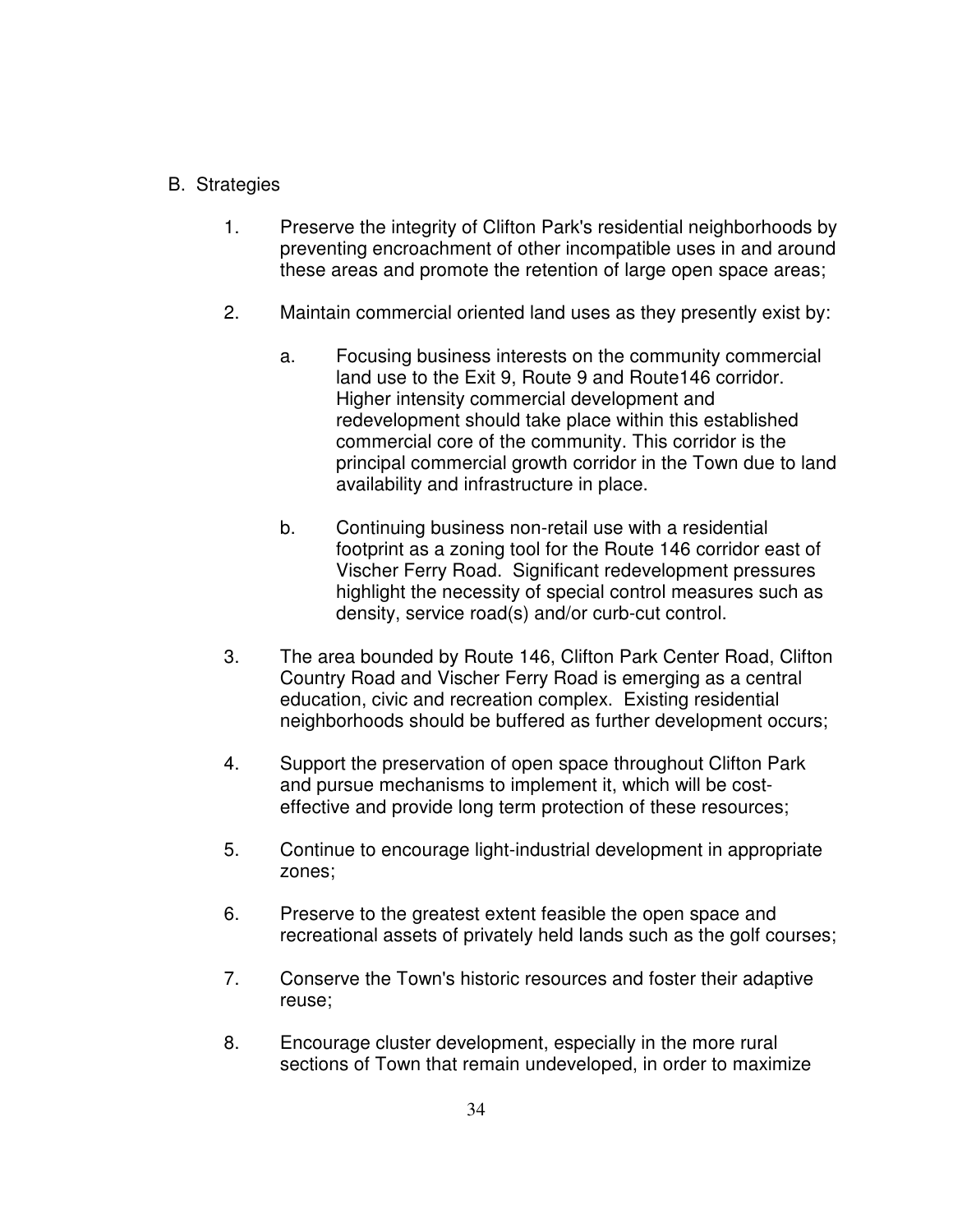open space.

- 9. The Town shall encourage the continued use of land in agricultural production and support the local sources of future food supplies.
- 10. Support the establishment of Historic Districts as a way to preserve our historic heritage.

# XIII. PLAN FOR FUTURE LAND USE

#### A. General

This section details the Town's features and future development issues. Land areas are divided into a series of uses categories described below. These represent recommended future land use for the Town during the planning period (through 2010). The divisions are intended to be a general guide to future development and not a precise delineation of boundaries. Land use categories are as follows:

# B. Land Use Categories

1. Residential - These areas are divided into a series of densities to reflect the carrying capacity of the land and retain diversity, as well as existing development patterns, and are as follows:

| <b>Residential Category</b> | Units per Acre                 |
|-----------------------------|--------------------------------|
| $R-1$                       | $1.11 - 2.17$                  |
| $R-2$                       | $0.43 - 1.11$                  |
| $R-3$                       | $0.43 - 0.55$                  |
| <b>CR</b>                   | 1 unit per 3 developable acres |
| HR                          | 0.33                           |

2. Land Conservation - This district is established for the conservation of natural resources in an area containing sensitive environmental features. The purpose of the LC zone is to preserve and protect wetlands and classified streams by minimizing any disturbances to these environmentally sensitive areas. The Planning Board, Zoning Board, and Environmental Conservation Commission will work collaboratively to ensure the intent of the Land Conservation Zone is met.

3. Commercial - There are four commercial classifications designed to accommodate most retail, service and office businesses for both local and community wide markets.

> B-1 - To provide suitable locations for various types of general and professional offices as opposed to retail businesses, and a buffer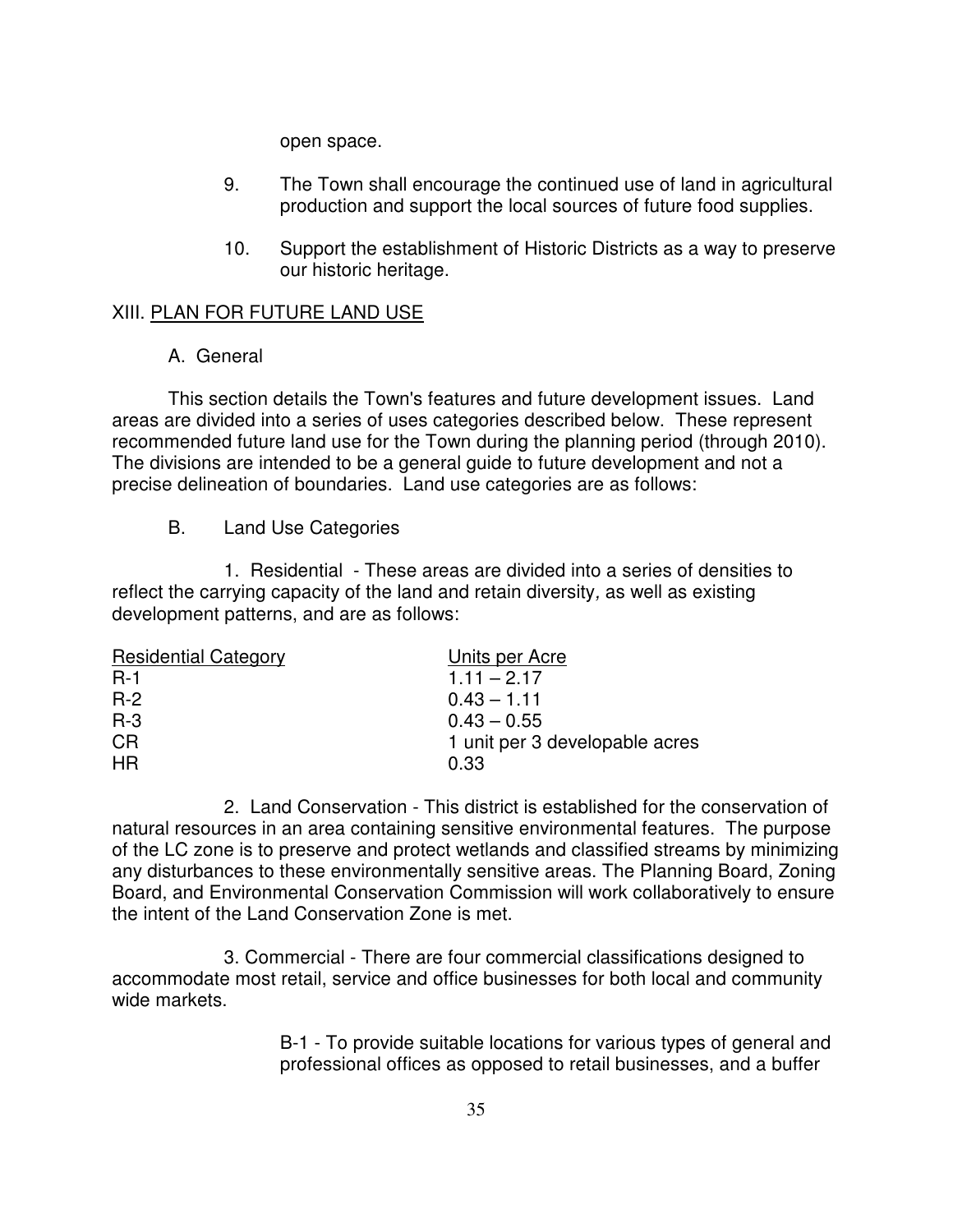between the larger retail areas and the residential districts. B-1 envisions mostly rehabilitation of existing residential type structures.

B-2 - Differs from B-1 in that new buildings will dominate but still be designed to continue the concept of a buffer between residential and commercial areas.

B-3 - Localized areas intended for small businesses and convenience establishments which serve nearby residents and non-regional market areas.

B-4 - To provide areas for business uses which are mainly oriented to the automobile and serve regional market areas.

B-4A – The Highway Business/Restricted Retail District B-4A is established for the purpose of providing areas for business uses which are mainly oriented to the automobile.

HM – Hamlet Mixed Use. To provide areas for focused business development to serve adjacent residential hamlets and neighborhood areas, and to allow for a creative mix of commercial and complementary residential uses as an option. The district is intended to remain primarily commercial in uses, such as a mix of office and retail uses. The allowance for residential uses is intended to foster the creation of places within the Town where one could walk from home to work or to neighborhood businesses.

4. Public/Institutional/Recreational District - This district includes schools, government buildings, land owned by local, state, and federal governments and agencies, land held by non-profit institutional organizations such as churches and cemeteries, and also includes cultural and recreational uses.

5. Light Industrial - This district includes manufacturing, assembling or other industrial activities. Non-manufacturing business, heavy commercial uses, storage, and similar activities may also be located in these districts. Two types of industrial districts are included.

6. Corporate/Commerce - Incorporating very light industrial uses along with offices and headquarters, this category is intended to be compatible with less intense uses such as some residential districts and neighborhood and community commercial zones and to provide areas for research and information and communication services, high technology facilities, office parks, etc., rather than the production or processing of materials. This area is the B-5 zoning district.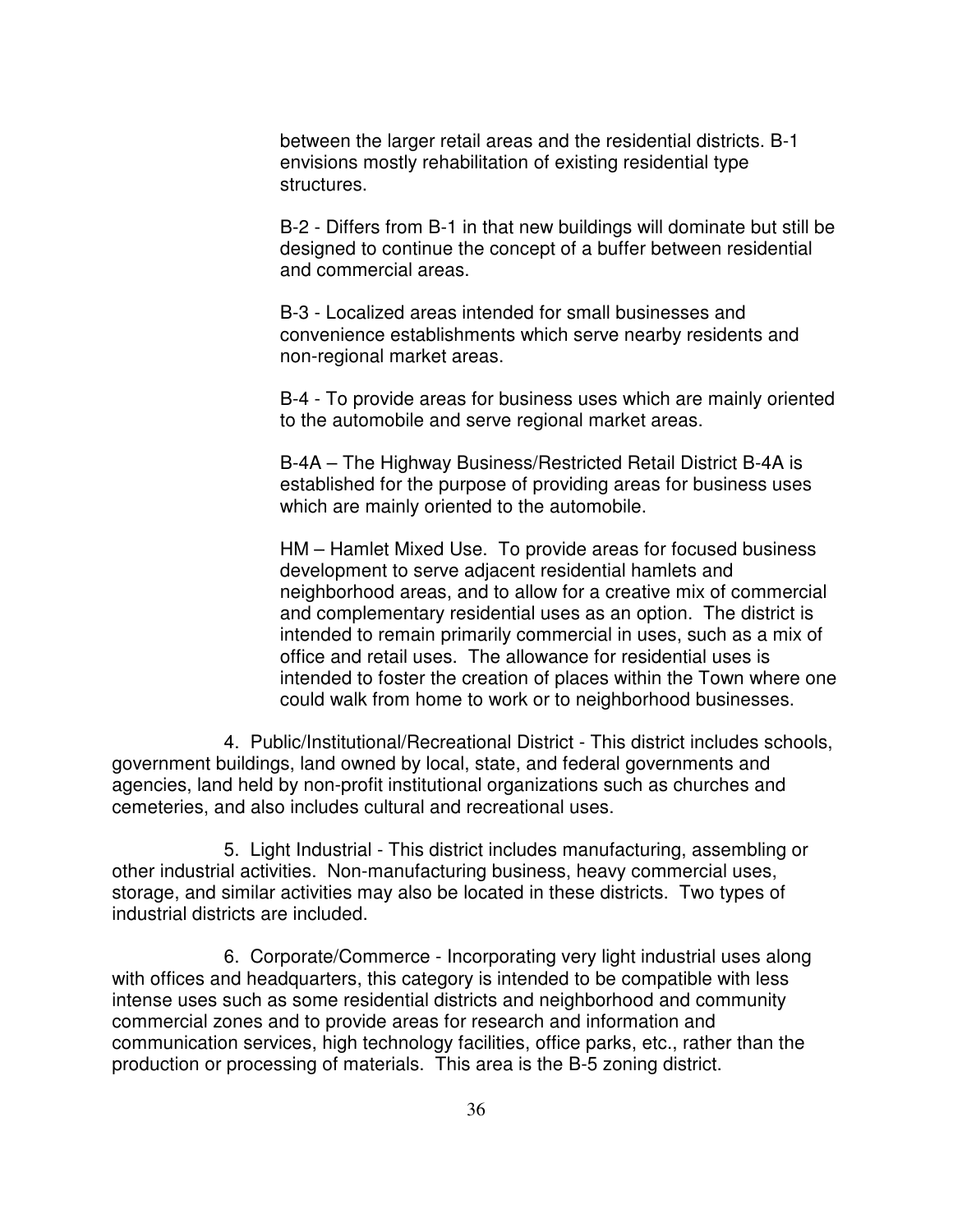#### XIV. LAND USE IMPLEMENTATION STRATEGIES

#### A. General

The Comprehensive Plan and its implementation requires that the Town be cognizant of the need to protect and preserve open space located within the Town and, in addition, that the town explore new and creative ways by which to acquire and expand open space for the enjoyment of all Town residents. Included in this strategy is establishing and protecting drinking water resources, wildlife habitat, farmland, parks, trails and other recreational areas, scenic areas.

General land use implementation strategies are set forth below. More detailed comprehensive strategies will develop based upon proposed growth in the Town, together with a continuing awareness for certain strategies and needs of Town residents in the future. Of particular importance is the ability and need of the Town to update and install infrastructure throughout the town, and preserving the rural character of the western part of the Town, and providing for appropriate controls as traffic volume increases Town-wide.

To promote sound land use policies, an outline of strategies is provided in the following paragraphs. These techniques were selected for their practicability in dealing with the character of Clifton Park's land use.

B. Cluster Zoning - This is a provision in the Zoning Code (and/or Subdivision Regulations) which allows a developer to cluster housing units on lots smaller than under normal zone requirements while still controlling the overall density of development on a tract of land. Consequently, natural conditions are maintained and less land is disturbed.

Rather than encouraging uniform distribution of housing units over an entire site, clustering accounts for topography and drainage over an entire site, to ensure that areas of marginal development suitability are protected. Environmentally sensitive land can be designated for yard areas in lots, open space, common conservation, and agricultural or passive recreation land, and provide for continued protection across parcel lines of significant environmental areas.

There are a number of purposes for cluster development, including:

- To provide alternatives to conventional developments;
- To encourage the preservation of open space, recreation areas, exceptional natural and aesthetic areas;
- To minimize utilities (road, sewers and water lines, electrical and telephone lines, and drainage improvements), thereby reducing housing costs; and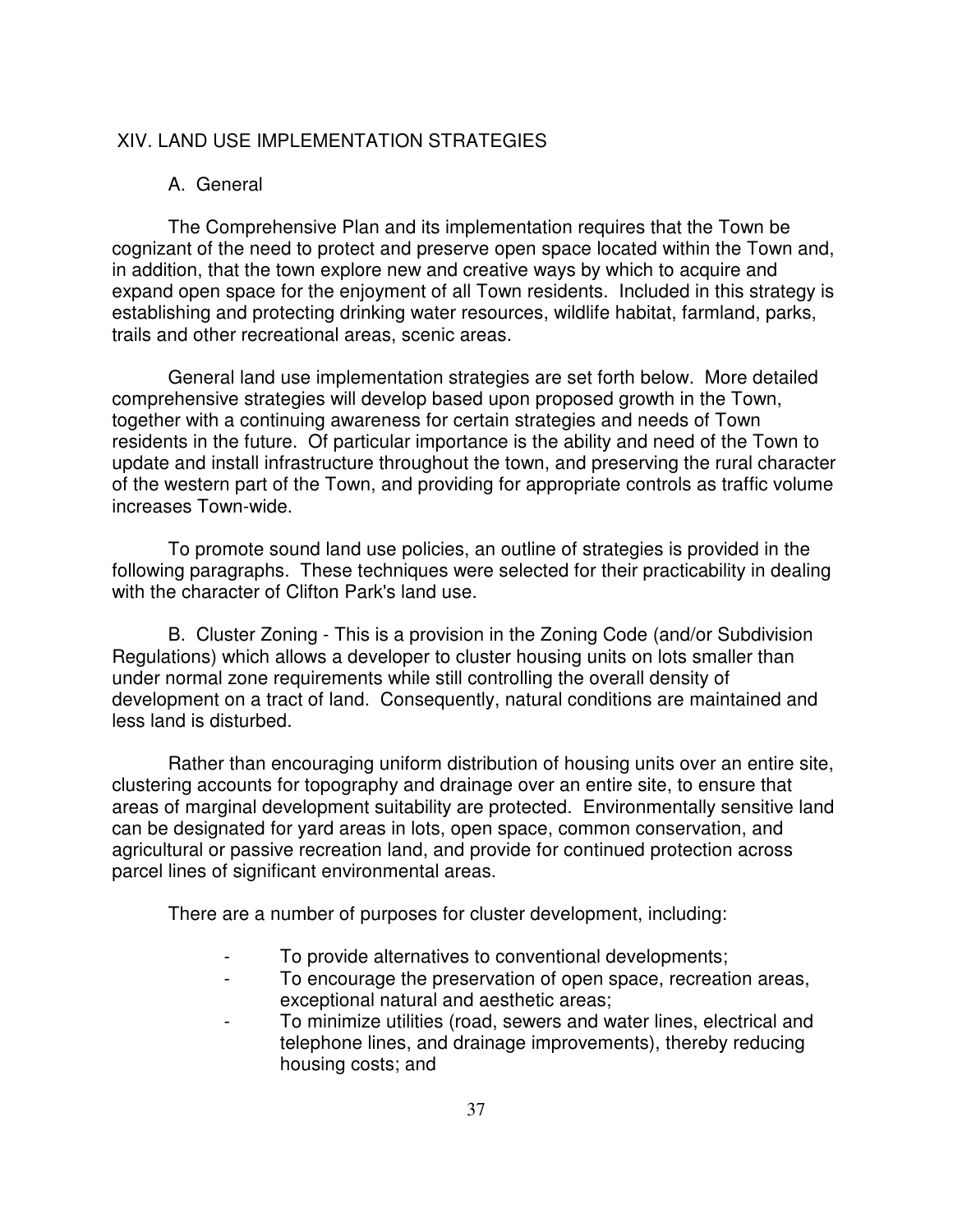- To encourage the most appropriate use of the land.

Cluster zoning should be encouraged where appropriate. Subdivisions of more than 30 lots should be required to submit a cluster and conventional layout plan at conceptual review before the Planning Board.

C. Conservation-Based Development Design. This is a new provision in 2005 that is applicable for developments in the Conservation Residential Zoning District in Western Clifton Park. Conservation design is an enhancement of the Town's existing Cluster Zoning design guidance that is applicable in "eastern" Clifton Park. A more detailed level of resource analysis is required, as well as more open space protection is required under conservation based development design. Under CR Zoning, 50% minimum open space is required, including 25% of the unconstrained land in the parcel. In addition, conservation-based design allows for some flexibility with lot size and layout requirements, in effect allowing for "clustered" layout for similar purposes and benefits as listed above under cluster zoning.

D. Land Conservation - As noted above under discussion of zoning districts, the Town has a Land Conservation (LC) Zoning District to delineate, and protect streams and wetlands and their buffer areas.

 E. Planned Unit Development - This is a provision of the local zoning code that would be allowed in any district by a legislative action of the Town Board. It allows for an assortment of housing types as well as other activities (commercial, institution or government).

The Town of Clifton Park currently has a similar provision, the "Planned Unit Development (PUD)" (208-72) in the Zoning Code. In this provision, greater importance should be placed on the retention of larger amounts of open space and a density cap. The PUD could be also strengthened to encourage greater preservation of environmentally sensitive areas or features. Density and uses should be consistent, to the extent possible, with the surrounding area, which will ensure that the character of the area is not altered.

F. Mapped Street Ordinance - Combined with the Zoning Code and Subdivision Regulations, the Official Map enables the Town to effectively control the pattern of growth and development in the community. The Mapped Street Ordinance can be implemented in ordinance form and would contain two parts, written text and the Official Map, which shows the street pattern as adopted. Once the Mapped Street Ordinance and the Official Map are adopted, no building could be erected in the bed of a street shown thereon. The most important feature of combining the Mapped Street Ordinance with the Official Map is that the official responsible for issuing building permits could not issue a permit for a lot that does not abut a street shown on the Official Map. This control is important to maintain the integrity of the Official Map.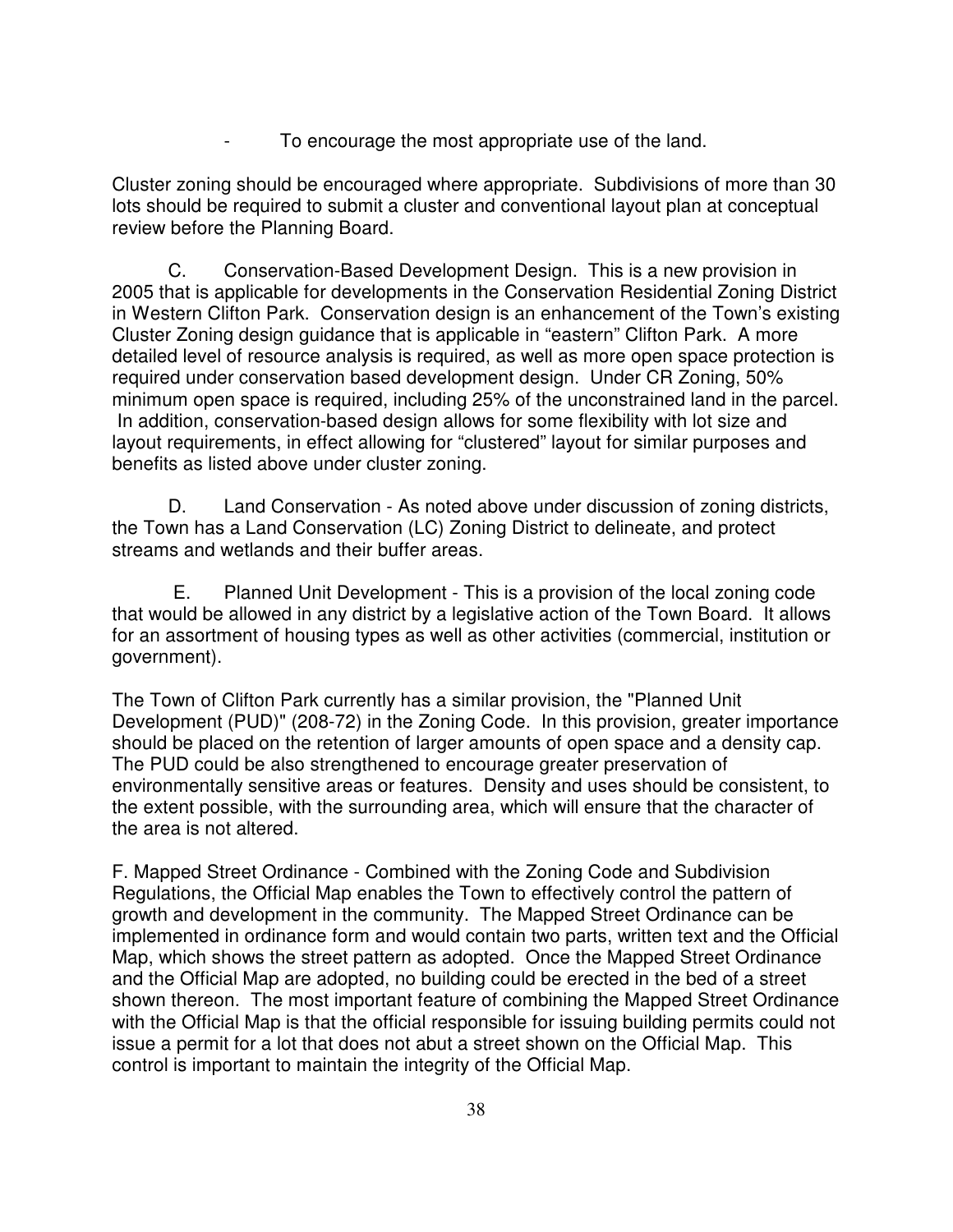G. Open Space Protection and Historic Preservation Strategies – Multiple options, tools, techniques, and strategies are available to the Town of Clifton Park and landowners for protecting open space resources. It has been, and will continue to be the intent of the Town Board that all open space protection strategies will be implemented only if the landowner voluntarily agrees to these strategies. Some of these options include:

- 1. Land Acquisition (outright purchase) The Town could purchase land outright, or a land trust, or other governmental entity could purchase parcels in order for the land to be permanently protected.
- 2. Conservation Easements A conservation easement is a legal agreement between the landowner and the Town, another municipality or a private entity to keep a parcel of land in its natural state for a specified period of time, or in perpetuity]. Easements can be made for a period of time, known as "term" conservation easements, and also in perpetuity, known as "permanent" conservation easements, depending upon the agreement. In essence, a landowner gives up development rights, but retains all other rights and privileges of ownership. The landowner may sell or transfer the title and land or pass it on by will.

The Town has adopted a Conservation Easement Law (LL 12-1996) which provides for "the acquisition of interests or rights in real property for the preservation of historic buildings and landmarks and open space and areas which shall constitute a public purpose for which public funds may be expended". The law provides for a minimum term of fifteen years for conservation easement, conservation easement (farming purposes), or conservation easement (historic preservation).

The Town of Clifton Park is a leader state-wide in offering a "term" conservation easement program, in effect through a local property tax relief program. Only two other municipalities have a local program: the Town of Perinton, Monroe County and the Town of Red Hook, Dutchess County. Today, about 2,488 acres of land are enrolled in the "term" conservation easement program in Clifton Park with approximately 65 parcels enrolled.

3. Purchase of Development Rights (PDR) or Transfer of Development Rights (TDR) – As mentioned above under permanent conservation easements, the Town could purchase the development rights from the landowner for the parcel or transfer the development rights from one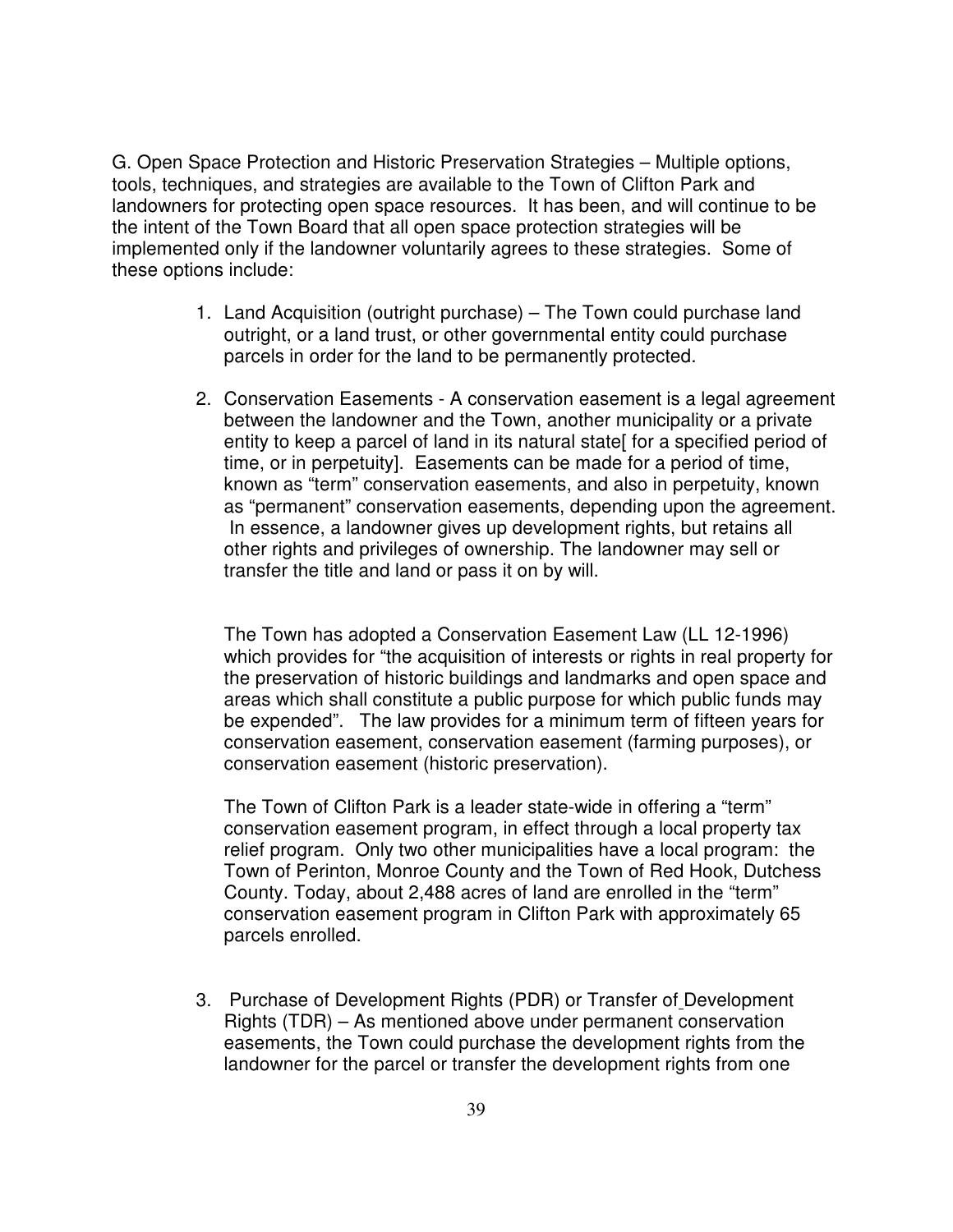parcel to another. The development potential for the property would be permanently removed, however, certain activities such as farming are still allowed on the parcel. Under this option the owner retains full ownership and control of the parcel.

4. Open Space Incentive Zoning (also referred to as Amenity Zoning). The Town of Clifton Park adopted a new zoning tool, Open Space Incentive Zoning, in 2005. This tool offers a new option for landowners proceeding with development proposals – to help the Town achieve its open space conservation goals – by tapping the development community to assist in making investments in open space for the public. This new tool offers an opportunity for applicants to request some additional density (up to a cap) for their development parcel in Western Clifton Park ONLY in exchange for their providing a specific public benefit, which in the case of Clifton Park's law, is the public benefit of open space protection. The applicant's have the option to propose the benefit in the form of acquiring lands or interests (development rights) for permanent protection by the town OR to pay the Town a fee per each additional unit requested, with the intent that the Town would then utilize the funds collected to go out and purchase lands or interests for permanent protection. Funds collected from the Open Space Incentive Zoning option from development proposals in Western Clifton Park area must be in turn be spent within the same Western Clifton Park area. The process involves applicants submitting their proposal to the Town Board for their ultimate decision-making on a case by case basis.

This new tool is an option available to parcels within the entire Western Clifton Park study area (from the 2005 Western Clifton Park Land Conservation Plan and Generic Environmental Impact Study.) Lands within the new zoning districts of the Conservation Residential, Hamlet Residential and Hamlet Mixed Use are eligible to apply for this zoning tool.

H. Comprehensive Plan Update Committee - The Town should form a Comprehensive Plan Update Committee, consisting of the Deputy Supervisor, and the vice-chairpersons of the Planning Board, Zoning Board of Appeals, Environmental Conservation Commission, and Emergency Services Advisory Board. This Committee should meet biennially to monitor the implementation of the Comprehensive Plan and advise the Town Board as to whether new or revised portions of the Plan are required. In addition, this Committee, in making such requests to the Town Board, should utilize the expertise of the chairpersons of all Town Citizen Advisory Committees.